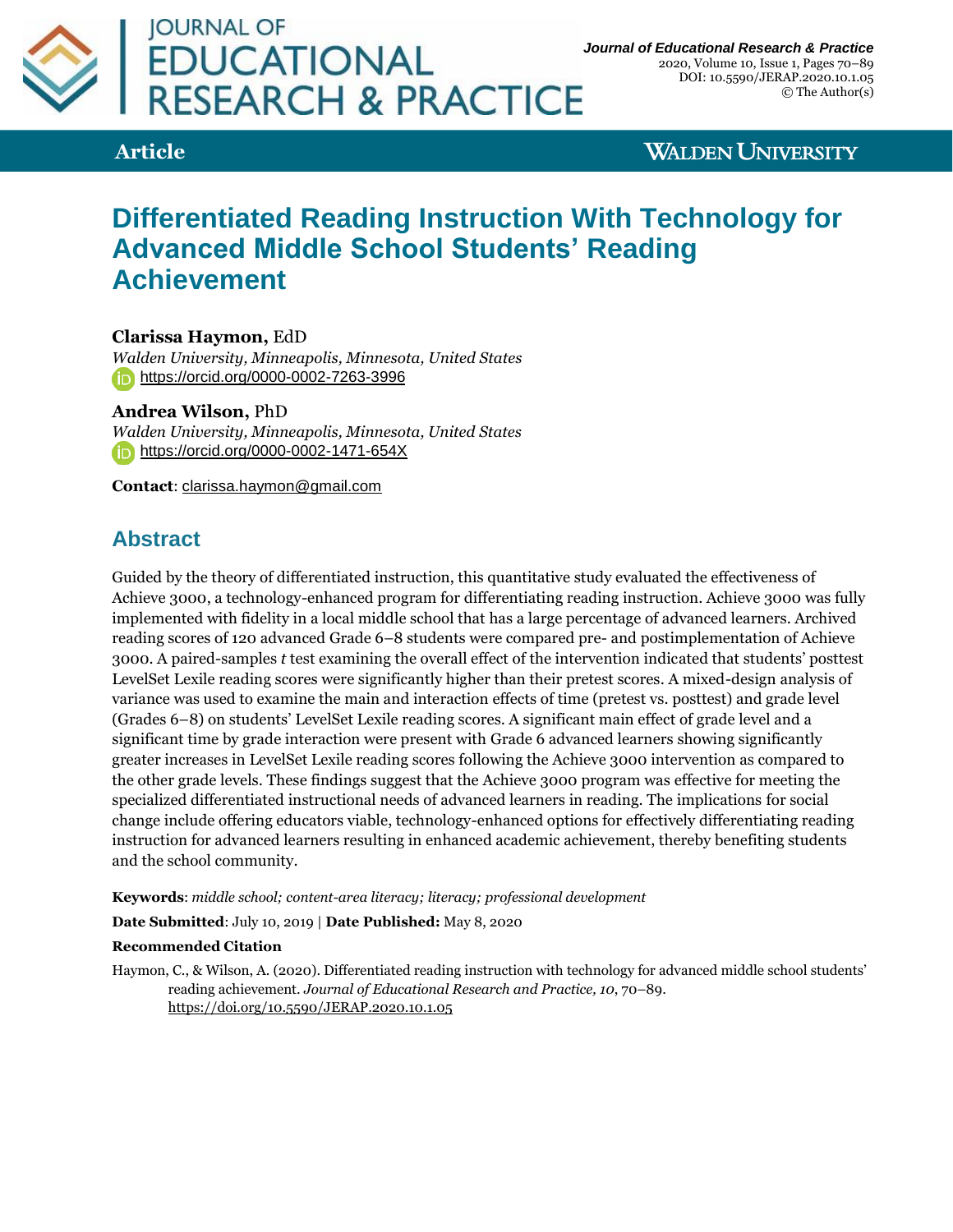### **Introduction**

With numerous educational policies and accountability models, there has been more examination of influences on student learning in public education (Coleman et al., 2018; Goddard et al., 2015). Education leaders and researchers continue to search for ways to resolve the systemic national decline in academic performance (Coleman et al., 2018; Farrington et al., 2012). Specifically, leaders in public education have recommended that schools focus on increasing math and reading skills. The establishment of the No Child Left Behind (NCLB) Act in 2002 resulted in a focus on struggling learners; however, an unintended consequence of this focus was a lessened emphasis on advanced learners (Jennings & Lauen, 2016; Monks, 2014). With the introduction of the Every Student Succeeds Act (ESSA) in 2015, the testing requirements established under NCLB remained with an even greater accountability falling to the local districts and states (Darrow, 2016).

In the early 2000s, the U.S. government recognized that there were educational disparities and mandated that by 2014, 100% of all students in public education be required to score proficient in both reading and math (U.S. Department of Education, 2011). Yet, the 2015 National Assessment of Education Progress (NAEP, 2017) assessment results revealed that 66% of Grade 8 students failed to reach that mark. Additionally, the national school report card indicated that only 34% of all Grade 8 students attained the "at or above proficiency" mark on the NAEP (2017) reading assessment. With the stipulation of proficiency for all students established by federal law, the focus continues to be placed on the needs of struggling learners while the unique needs of high achieving students are largely ignored. In conjunction with the need to focus on struggling learners, public education should remain conscious of the needs of advanced learners, and research should be conducted to identify educational implications for this unique subgroup.

### **Reading Achievement in Tennessee**

A review of reading achievement conducted by the National Center of Educational Statistics revealed that in 2010 average reading scale scores and percentages for Grade 8 students in Tennessee's public schools ranked below the national average for proficiency levels for Grade 8 reading students on state achievement tests. This disturbing trend in lower than the national average scores continues for students in Tennessee to this day (National Center of Educational Statistics, 2019). Other education reports for the state of Tennessee revealed that the reading scores of Grade 8 students categorized as "proficient" and "advanced" were only one to two points above the national average (NAEP, 2015, 2017). Additionally, overall average reading scores for Grade 8 students in the state of Tennessee remained at the same levels in 2017 as they were in 2015 and 2013 (NAEP, 2015, 2017). However, annual state achievement scores during this time period revealed an increase in math, science, and social studies scores, yet there continued to be a decline or stagnation in reading (Tennessee Department of Education, 2017). As a result of these declining and stagnating scores in Tennessee, quality instruction and technology integration surfaced as two of the most significant goals established in response to the requirements of being an American Recovery and Reinvestment Act Race to the Top recipient. Thus, in attempting to focus on differentiated instruction through the integration of technology, Tennessee schools became poised to address the gap in performance for its total population of students including its advanced learners.

### **Gifted and Advanced Learners**

Statistics show that there are approximately 3.3 million children in U.S. schools who are identified as gifted or talented with another 3.6 million children who qualify based on aptitude but are not identified or being served (Dreilinger, 2019). It has been long known that despite the number of students who are identified and receiving services, an insufficient number of these students experience education instruction that helps develop their full educational and psychological advancement potential (Anaya, 2014; Siegle & McCoach,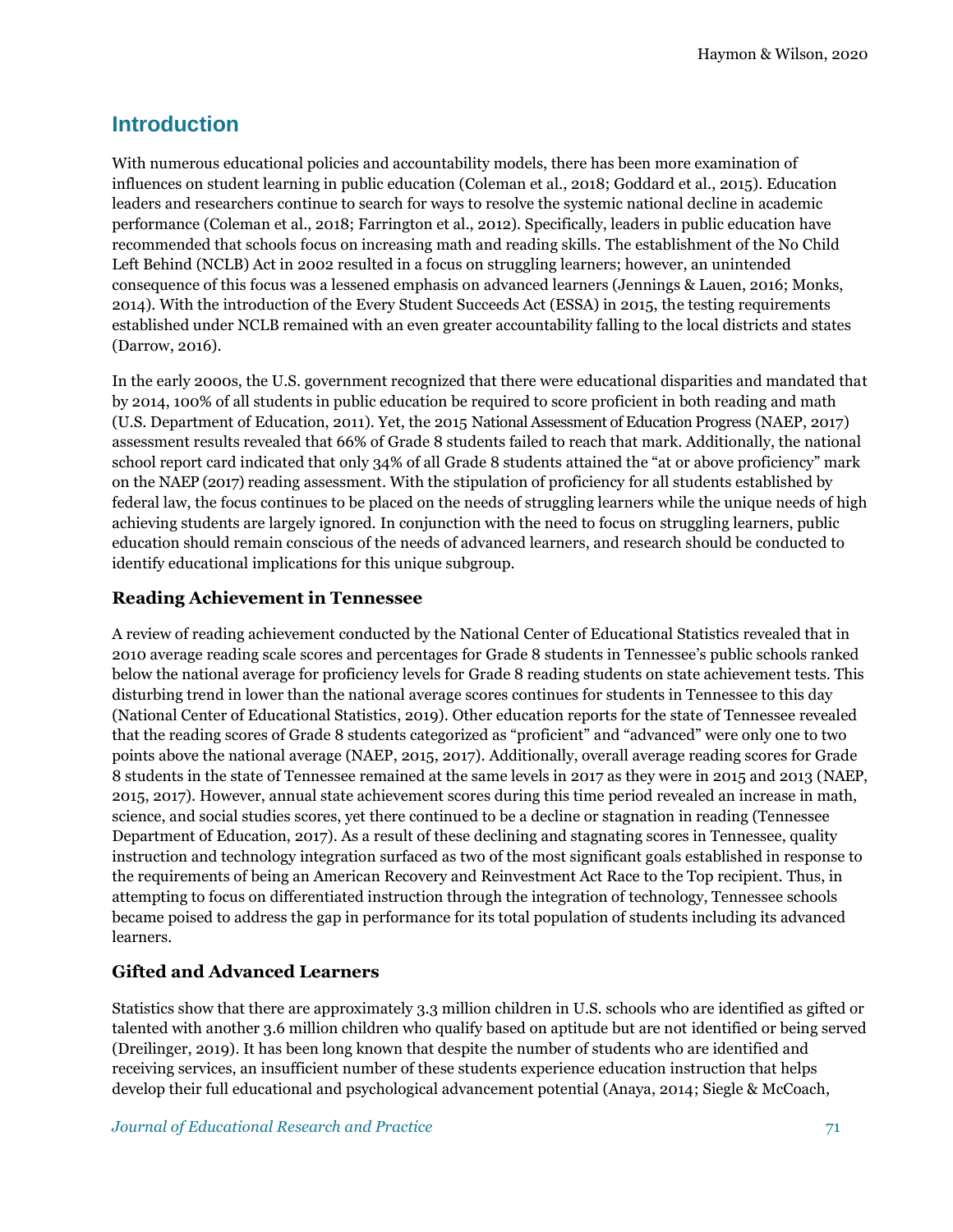2018). Research shows that when the needs of advanced learners are not addressed the chances of academic completion and success decrease for these students (Center for Comprehensive School Reform and Achievement, 2008; Siegle & McCoach, 2018; Sparks, 2019). A disappearing gap between advanced and underachieving students may indicate that the needs of advanced students for growth and development are insufficiently addressed (Cleaver, 2008; Siegle & McCoach, 2018). Existing reforms and supplemental services for struggling learners have not been designed to meet the needs of the broader educational system and especially needs specific to advanced learners (Jennings, 2012; Sparks, 2019). Therefore, by providing differentiated instruction that allows students to progress at their individualized instructional levels, there is an opportunity for advanced academic achievement for all students including advanced learners (Azzam, 2016; Sparks, 2019; Tennessee Department of Education, 2017, 2018).

Increasing the quality of education for all learners can assist in improving the nation's status as a world leader (Coleman et al., 2018; Hanushek & Woessmann, 2012); however, public education, especially in Tennessee, lacks consistent reading advancement on state tests. Dr. Candice McQueen, now former Tennessee Commissioner of Education, described the stagnating reading performance as an ethical and moral dilemma (Tatter, 2015). These subpar performance outcomes have consequences for both students and school systems. Therefore, the U.S. Department of Education has been promoting federal initiatives to investigate higher order reading activities to improve comprehension skills.

Despite demands for educational reform, high stakes testing does not ensure accountability, and America does not appear to nurture advanced learners (Finn & Wright, 2015). Additionally, when considering prior implications of NCLB and now ESSA, public school systems possess little motivation to ensure the highest learners are encouraged to acquire the highest level of academic potential (Finn & Wright, 2015). Further, those students deemed to be advanced learners are often the group most challenged to show performance gains due to their already high assessment scores. Although the nation has transitioned to ESSA era, the institutional capacities continue to struggle (McGuinn, 2015). Furthermore, evidence suggests that public school systems have not only neglected advanced learners but have also cut funding of programs and projects for these learners (Dreilinger, 2019; NAEP, 2017; Sparks, 2019). Current educational practices are insufficient in adhering to the various skillsets and learning profiles of students while abiding by program practices and expectations (Callahan et al., 2015). The inability of schools to offer diversified instruction that meets the needs of all learners—struggling, proficient, and advanced—magnifies the individualized instructional challenge (Wan, 2016).

### **Literature Review**

#### **Academic Needs of Advanced Learners**

Advanced learners are a valuable commodity in need of educational resources dedicated to moving this population upward with the core goal of negating the trend of remaining disengaged from school (Dreilinger, 2019; Esparza et al., 2014; Siegle & McCoach, 2018). Too many advanced learners are plagued by underachievement in the modern classroom. Underachievement, defined as an inconsistency in instructional outcomes between academic performance and ability, surfaces as a common thread of concern with regard to the subgroup of advanced learners (Karaduman, 2013; Siegle & McCoach, 2018). Overall, there are societal implications and consequences when such students are not reaching their full potential (Dreilinger, 2019; Esparza et al., 2014). A few factors that may be contributing to underachievement include lack of differentiated instruction, lack of individualized learning opportunities, and lack of quality instruction reaching the academic needs of these students (Karaduman, 2013; Siegle & McCoach, 2018; Sparks, 2019). While there is a strong transition across the nation toward embedding common standards into the curriculum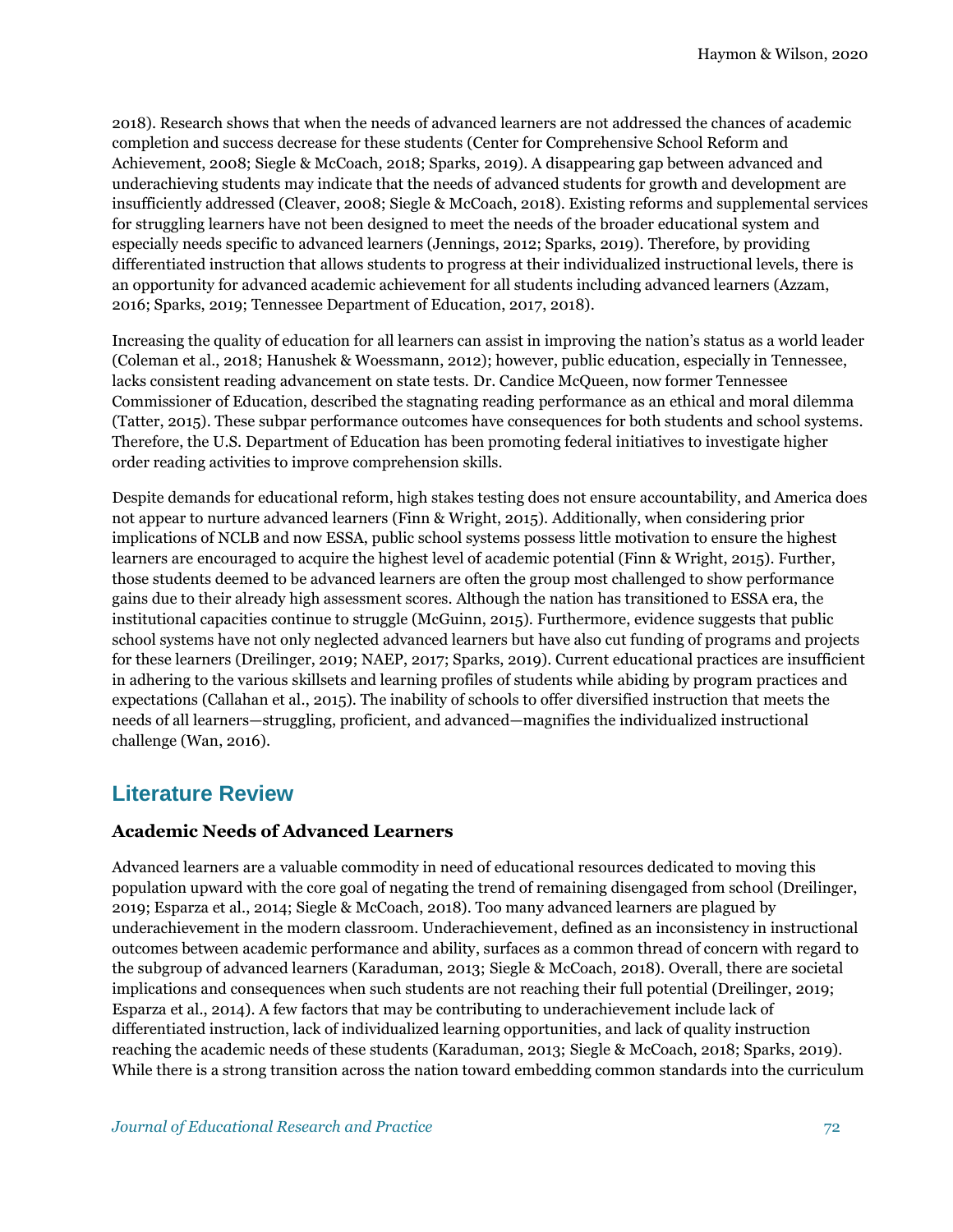richly, even such standards remain insufficient regarding the task of challenging the most advanced learners (Ash, 2013; Azzam, 2016).

Various factors may contribute to the underachievement and lack of significant academic growth in reading for advanced learners. Learners in the 21st-century strive to independently pursue learning in knowledgecentered, contemporary classrooms (Tomlinson, 2015). Thus, educators must help students identify their unique talents, then create situations where they can be successful. Students come with an innate curiosity that needs to be cultivated in a way that promotes further learning and academic development. This promotion of learning occurs when the environment is solidified in quality instructional standards and clearly assigned tasks that allow for differences that are not only accepted but well expected (Doubet & Hockett, 2016).

Additionally, students' lack of interest and effort tends to be connected to a lack of the differentiation that is necessary to meet students' learning needs in reading, especially in the advanced learner population (Little et al., 2014; Sparks, 2019; Yuen et al., 2016). A survey of elementary and secondary students revealed that students prefer instructors who spend less time in direct whole-group lecture, address students' specific learning needs, individualize instruction, offer choice, and establish interest through quality questions (Doubet & Hockett, 2016). Classroom environments focused on choice, individuation, and inspiring interest are necessary for continual success among the highest achieving students (Azzam, 2016; Sparks, 2019; Watts et al., 2012), which can allow them to work as productive and ethical members of society (Thompson et al., 2010).

#### **Maslow's Hierarchy of Needs in the Classroom**

Abraham Maslow's theory on the hierarchy of needs can be used to exemplify how students' needs can direct educational organization and apply uniquely to the advanced learner (Burleson & Thoron, 2014; McLeod, 2017). For instance, the educational system is expected to analyze and address its deficiencies to help students with individualized success. In Maslow's (1943) hierarchy of needs, various types of deficits can be analyzed to help magnify pathways to individualized actualization and educational success. When there is a plan for creating a school culture with instruction that is personalized and learning that is interest-driven, students feel safe, secure, and supported through quality resources to pursue self-fulfillment in learning, which often results in maximizing achievement (Chametzky, 2014).

Using "basic needs" from Maslow's (1943) hierarchy of needs, there is an initial point of student motivation with correlation to stress levels, safety, and security. Considering the basic and higher needs of advanced learners is mandatory to extend beyond the conventional curriculum of today's realm of education (Bannister, 2016). The key is understanding that each student is to be viewed as a valuable learner worthy of challenging work; in grasping this, learners are thereby able to thrive (Bannister, 2016). Learners are better able to retain information longer and greater with more internalization when learning is diversified and thereby individualized (Joseph et al., 2013). Furthermore, growth and development occur when students are allowed to embrace their uniqueness in the school setting (Azzam, 2016; Yacapsin, 2013). There is an individualized component to each adolescent, and the role of public education is to empower all learners, collectively and as individuals (Podgurski, 2016). Therefore, differentiated instruction can be useful in addressing the various academic needs of all students, especially for fostering the unique instructional needs of advanced learners (Azzam, 2016; Botty & Shahrill, 2014; Yuen et al., 2016).

Additionally, although a teacher may not be able to meet students' everyday basic needs beyond limited school-based programs, there are many other avenues to consider in addressing students' needs via the classroom (Burleson & Thoron, 2014). A teacher's willingness to open the classroom structure to differentiated instruction allows for the opportunity to reach the multifaceted learning needs of each student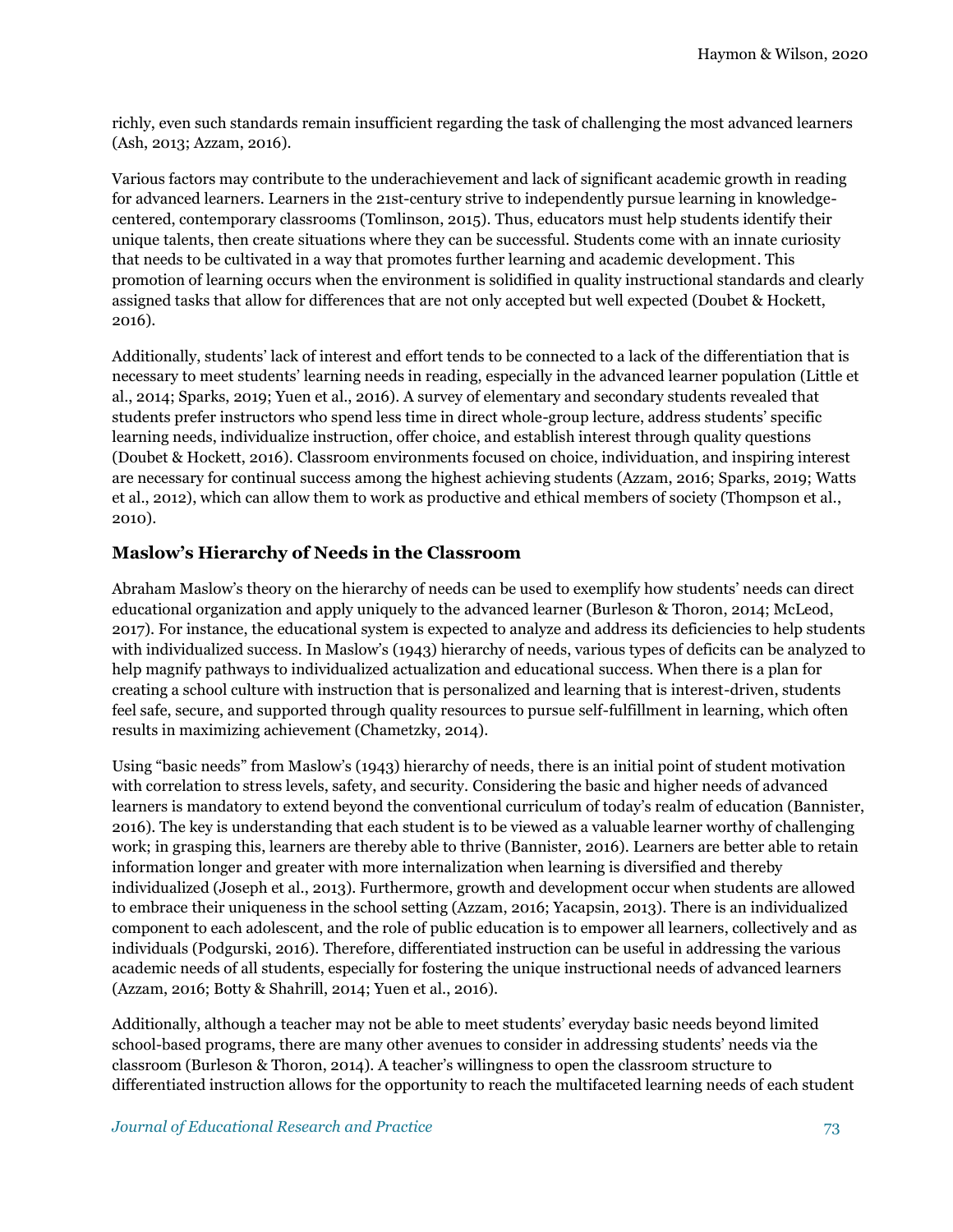while demonstrating the motivation to see all learners succeed (Azam, 2016; Jesus, 2012; Yuen et al., 2016). A teacher developing instruction to fit the needs of all students includes adapting materials, modifying the content, incorporating projects, and implementing quality assessments, which all provide learners with opportunities for creativity, fulfillment, and achievement (Azzam, 2016; Jesus, 2012). Furthermore, students seek and establish quality relationships with their instructors.

By embracing students' individual differences, positive interactions and strong interpersonal relationships between students and teachers are solidified (Yacapsin, 2013). In consideration of Maslow's (1943) selfesteem need, there is the charge for educators to demonstrate the commitment to students in pursuit of academic achievement and accomplishment (Burleson & Thoron, 2014; Yacapsin, 2013). Consistent with Maslow's self-actualization need there is an understanding that when learners are not allowed to explore their gifts, talents, and areas of interest, optimal success and satisfaction are negated (Burleson & Thoron, 2014; Maslow, 1943). The positive attributes and behaviors that are evident at increasingly higher levels of Maslow's hierarchy of needs may be allowed to materialize in classrooms where differentiated instruction is in the forefront.

### **Student Empowerment via Individualized Instruction**

Understanding students' individual personal and instructional needs while fostering interest and ability is a significant contributor to student success (Bates et al., 2016; Sparks, 2019). Teachers of advanced learners may struggle with a lack of support, knowledge, and resources that are required to educate this population of students (Dimitriadis, 2016; VanTassel-Baska & Stambaugh, 2012). For Tennessee, 85% of school funding is tied to performance outcomes, including the number of students completing courses, credentials, and degrees (Pratt, 2017). Thus, reaching and exceeding academic expectations at elementary and middle school grade levels are significant in preparing students for a successful transition to high school and postsecondary success.

Students' struggles with reading comprehension potentially are due to a lack of individualized reading instruction that adheres to academic needs while remaining commensurate with individual reading levels over time (Wijekumar et al., 2017). For example, McCarty and colleagues (2016) explained that not only do students fail to stay engaged when the instruction is not relevant, but dropout rates increase when instruction is lacking in quality and individuation. Instruction promotes student success when the instruction is delivered with rigorous and relevant lessons (Callaway, 2015).

Present and future classrooms require innovative strategies for student empowerment to maximize success (Van Wyk, 2017). One practical way of reaching the diverse needs of learners, especially advanced learners, is through the implementation of online learning platforms (Dimitriadou et al., 2012). Web-based reading instruction provides a supplement to the curriculum while allowing for differentiated activities and comprehension support (Wijekumar et al., 2017).

Although there has been disagreement in public education circles regarding what constitutes quality instruction for all learners, researchers and policymakers are exploring quality teaching practices like Bill and Melinda Gates' Measures of Effective Teaching for reaching all learners' individual academic needs (Conklin, 2014). Educational practices are developing to maximize learning by modifying teaching methods to meet students where they are and move them to where they need to be (Nicolae, 2014). It is important to enhance individualized reading instruction by providing opportunities to explore leveled text, match online instruction to the needs of middle school readers, and examine digital components that support diversified academic growth in the general classroom setting (Bates et al., 2016). Consequently, differentiated instructional approaches have received attention as a possible strategy to mitigate reading deficiencies and enhance reading skills in all student populations at all grade levels, middle school included.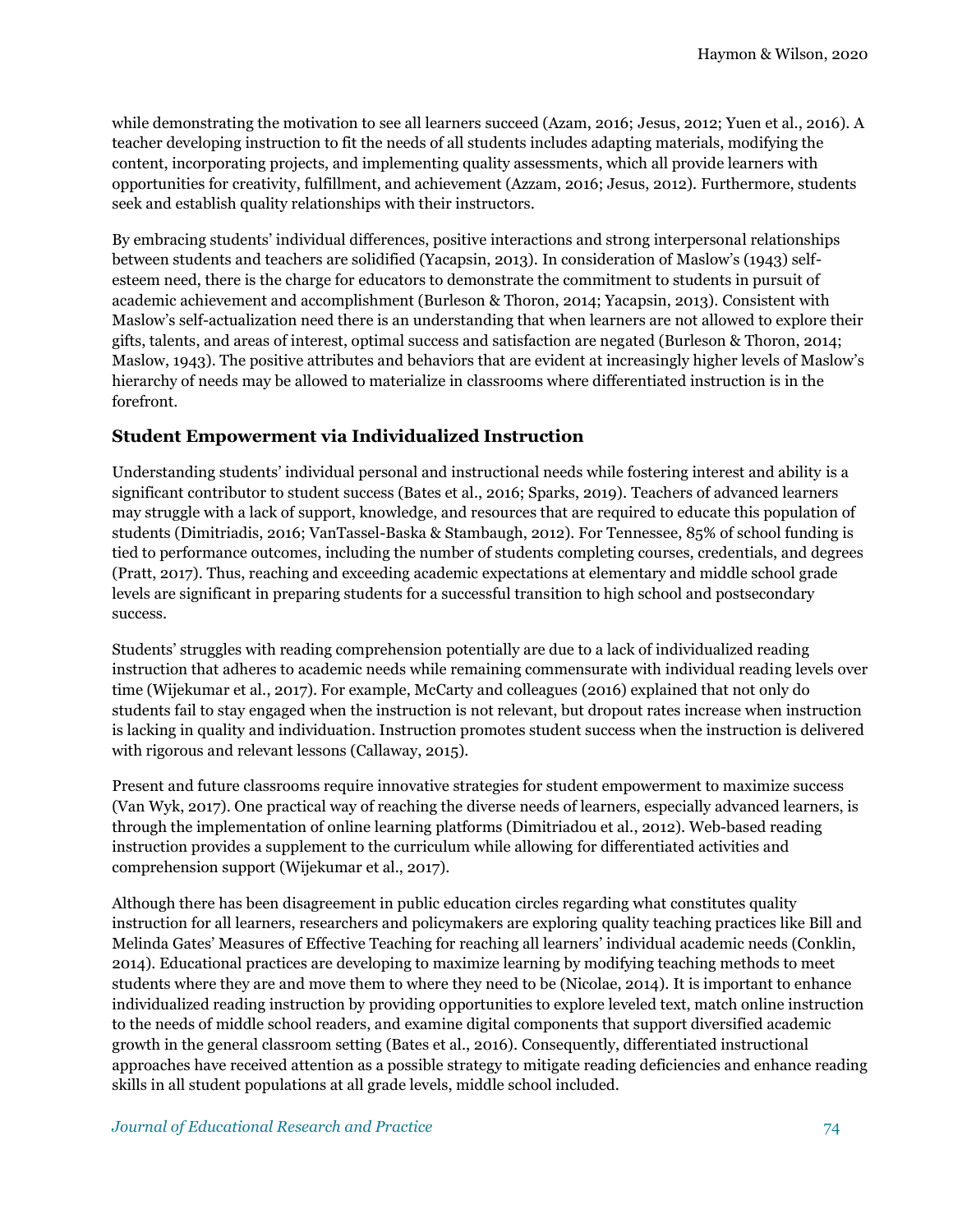#### **Innovative Instruction Using Differentiation in Reading**

Pioneering innovations in instruction can be the primary antidote to move students beyond the current condition of stagnant reading achievement that has become the norm in middle-grades and secondary education (González, 2017). Although students in elementary settings are making progress consistently, the same level of progress is not evident overall in middle and secondary school settings (Cantrell et al., 2016). Interestingly, elementary teachers tend to be more intentional with differentiated instruction, but older students do not have the same instructional opportunities as frequently (Doubet & Hockett, 2017). Critical reading skills, as indicated by college readiness, constitute disciplinary literacy and having a skillset for reading text that differs from that of secondary education; therefore, appropriate strategies for textual engagement and curricular enhancement are fundamental (But et al., 2017). Furthermore, college students continue to need sufficient access to quality text-based reading material, a setting conducive to time being devoted to individualized reading, and overall support from all invested stakeholders (Flink, 2017).

Consistent, intentional instruction that devotes time to high quality reading programs, individualized learning, and computer-assisted instruction is necessary in today's classroom (Cantrell et al., 2016). Students need increased exposure to and practice with individually appropriate text complexity to build stamina and avoid stagnation, which also correlates to learners' academic advancement (Fisher & Frey, 2016). However, it is important to determine how to get and keep readers improving their skills (Fisher & Frey, 2016). In a typical classroom setting, conventional instruction tends to be most beneficial for average learners; whereas, other learners gain advantages from computer-based reading instruction when such computer-driven instruction includes clear, consistent lessons with leveled enhancement and informational text (Fenty et al., 2015). Contrary to traditional, routine reading lessons, various types of reading support adhere to individualized students' instructional needs and yield academic growth as well as reading advancement (Fisher & Frey, 2016). For instance, Day (2015) found that extensive reading progress emanates from a variety of reading material with text selection based on interest and reading level with an individualized approach for skill development.

Differentiated instruction helps meet the academic needs of diverse learners (Tomlinson, 2015). According to a recent study, differentiated instructional practices solidified student engagement in classroom instruction, improved participation in lesson activities, and increased learning of skills and concepts (Duquette, 2016). The basic principles of differentiated instruction include assisting students to learn by connecting interests, experiences, and curriculum. Lack of autonomy and individuation in school produces a lack of motivation and thereby, inhibits academic progress (Hobbs & Dofs, 2017). Students should be empowered to understand how they learn as individuals through acquisition of strategies and experiencing opportunities for success, either collectively or independently (Hobbs & Dofs, 2017). This empowering approach further benefits advanced learners because they can be motivated beyond their academic level of comfort with differentiated strategies. One way to ensure that instruction reaches advanced learners is by practicing a tiered model given its ability to enhance students' interest, engagement, and individual skill sets (Aliakbari & Haghighi, 2014; Azzam, 2016).

It is relevant to explore the need to find an appropriate way of evaluating achievement gains through autonomous learning (Hobbs & Dofs, 2017). Analyzing the process by which students facilitate their individualized learning is a recurring educational exploration. Also, students encompass diverse levels, backgrounds, interests, and instructional needs while they are expected to master the same grade-level standards (Siam & Al-Natour, 2016). Recent research shows how the development of strategies can be made more accessible by integrating technology for the use in independent, autonomous learning (Yot-Domínguez & Marcelo, 2017). As such, computer-based instruction implemented in conjunction with the general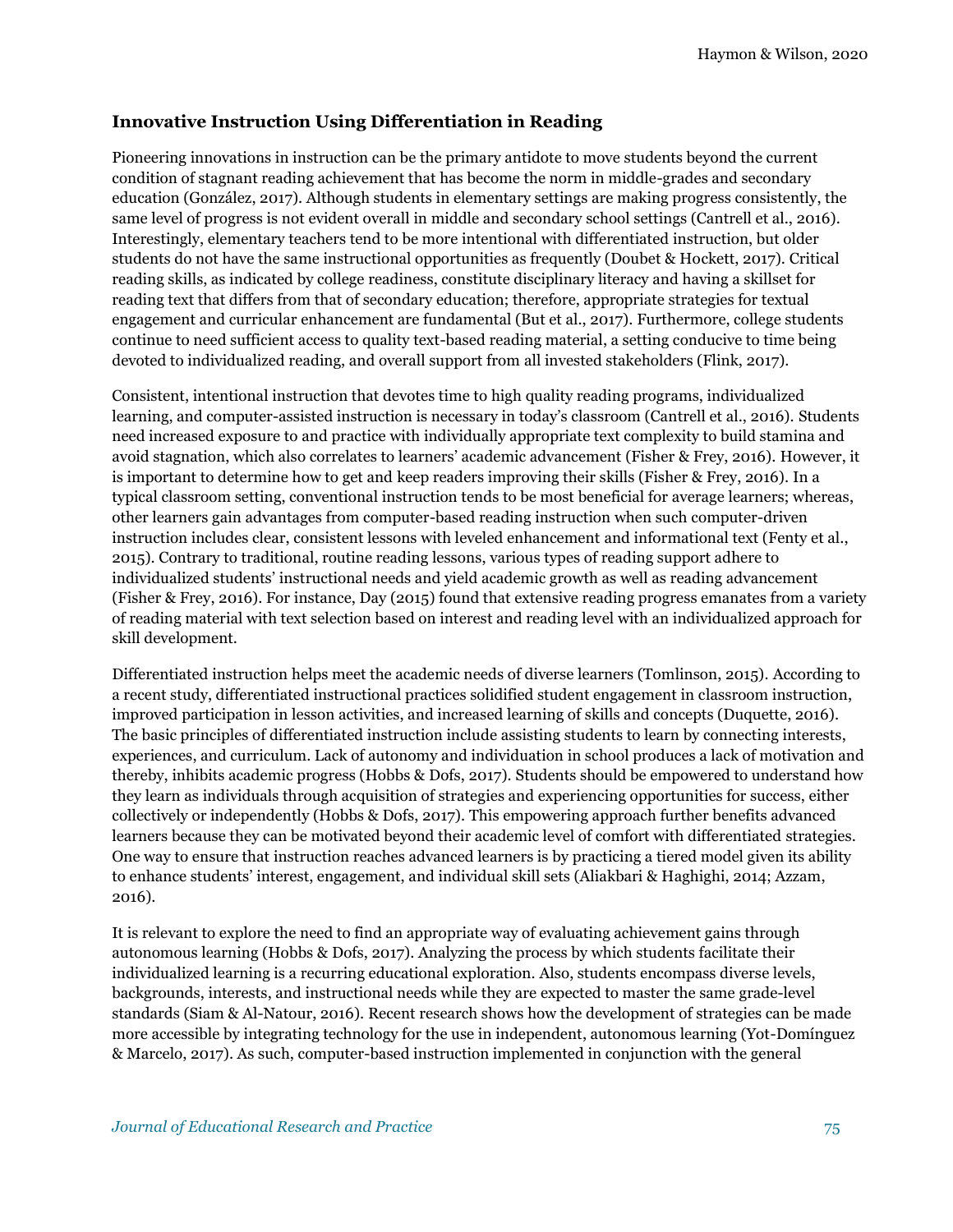curriculum seems to be a vital resource to enhance quality instruction aimed at reaching all learners (Cook, 2005; Yang et al., 2018).

Differentiated instruction more richly engages students in their learning, provides for constant growth and development, and allows for a stimulating and exciting classroom (Azzam, 2016; Fenty, et al., 2015; Watts-Taffe et al., 2012). Peer intervention is an example of differentiated instruction that can be achieved by offering suggestions for peer assistance, including tutoring experiences, small group sessions, and dialogue experiences (Azzam, 2016; Nguyen, 2013). Such peer-driven practices are effective, especially with advanced learners, because they provide meaning and understanding that is acquired from sharing and learning with peers. Furthermore, in the development of reading skills, Nichols et al. (2008) concluded that collaboration promotes vocabulary because communicating vocabulary with peers brings print to life and facilitates interactive reading and discussion to improve vocabulary skills. Indeed, when looking to inspire and challenge learners, using quality teacher–student and peer–peer communication and questioning techniques are found to be beneficial (Gray, 2012; Yang et al., 2018).

#### **Technology in the Differentiated Reading Classroom**

When there is higher engagement with reading instruction, the subsequent outcome is higher reading achievement (Laverick, 2014; Yang et al., 2018). It is a reasonable expectation that modern teachers appropriately amend instruction based on learners' academic inclinations, interests, and profile to maximize engagement (Dimitriadis, 2016; Joseph et al., 2013). Some indicate that differentiated instruction and technological components are essential in designing engaging instruction for all students and to avoid the pitfall of neglecting the advanced learner (Dimitriadis, 2016; Stack, 2015). Technology-enhanced teaching techniques yield positive instruction and assessment support in several ways, from family access to resources to ongoing learning with engagement (Laverick, 2014; Yang et al., 2018).

Based on existing theory and research in this area, teachers are expected to consistently and vigorously address curriculum and instruction in response to student readiness, learning profile, engagement, and interest (Tomlinson, 2015). Interest in reading is acquired through choice, which promotes further reading and exploration that branches out into other core subjects like science and history. The students' established interest continues to broaden their vocabulary, background knowledge, and curiosity leading to enhanced comprehension (Whitten et al., 2016). Additionally, the incorporation of technology to heighten the instructional content presented in a traditional classroom setting can provide a fresh approach to achieving the learning goal of enhancing reading comprehension skills (Chen & Herron, 2014; Yang et al., 2018); technology integration tends to allow for a more enjoyable learning experience for today's students (Ochoa & Ramriez, 2016). Furthermore, Ness (2017) found that students are requesting more technology integration to help make reading instruction more engaging.

Even in today's realm of public education, reading remains the most elusive and fundamental instructional skill students must master (Keyes et al., 2017). Today's practitioners hold the essential task of continuously helping students grow as critical thinkers and readers (McElhone, 2015). The process of allowing students to diversify their learning through technology integration promotes critical thinking, reasoning, and other valuable skills. Time management, choice, interest, and instructional expectations are essential elements of learning that students must consider and navigate while working independently in a technology-rich environment to accomplish their learning goals (Ochao & Ramriez, 2016; Yang et al., 2018).

Moreover, there is a real possibility of increasing reading achievement by equipping teachers with efficient technology and professional development for proper usage to help further promote reading comprehension (Keyes et al., 2017). While there are numerous opportunities for technological developments regarding reading comprehension, technology-supported feedback and instruction are next-level demands (Pascual &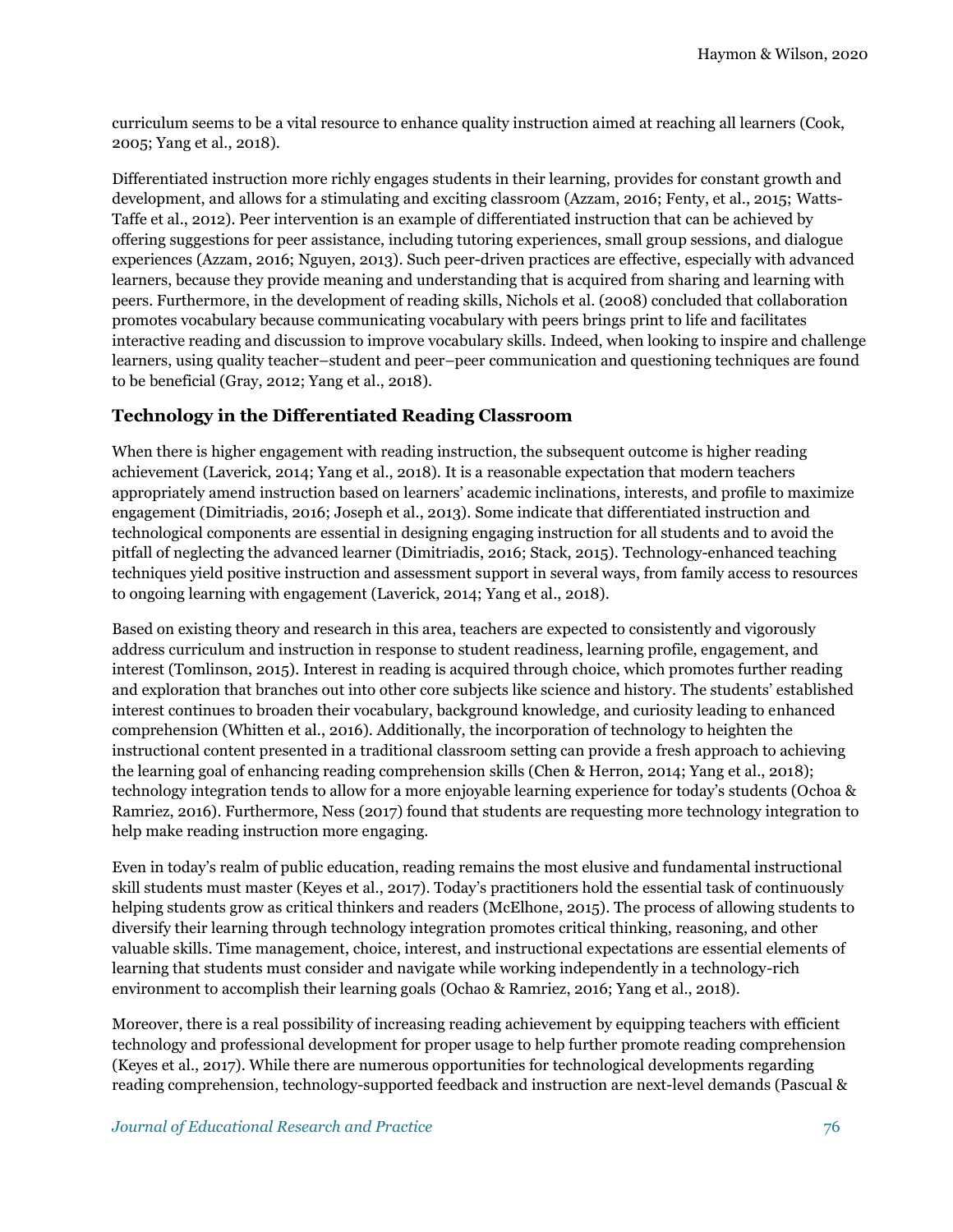Guevara, 2017). There is a necessary instructional component for utilizing class time to teach, model, and practice the current reality of reading digital text (Saldana, 2013; Yang et al., 2018). There is a strong charge from those invested in public education to continue navigating beyond traditional class settings and standards that rely on rote and scripted practices (Ash, 2013). It is pivotal for teachers' instructional stances to prioritize progressive instructional effectiveness (McElhone, 2015). Enhancing classroom practices with digital means immediately allows for the ready incorporation of authentic literature with a rich diversity in the text in the modern reading classroom (Möller & Ferguson, 2015; Yang et al., 2018).

In considering alternative instructional methods for the reading classroom, Pascual and Guevara (2017) found that by using automated reading technology, students made positive strides in reading comprehension. For example, allowing students to discover their areas of needed reading improvement, as opposed to teachersuggested improvements, is shown to be an effective strategy for increasing reading proficiency (Laverick, 2014). Further, while students are allowed the opportunity to read aloud regularly in the traditional classroom, seldom are they able to reflect on where they are and how they are progressing as individual readers. Therefore, the incorporation of video recording capacities via technology provides a means for students to review and manage their own progress that is not available otherwise (Ness, 2017). The ability to provide a greater array of text choice, increased opportunity to interact with text in various modes, and more time to explore targeted diverse literature are promising aspects of digital learning with regard to promoting reading comprehension for today's learners (Möller & Ferguson, 2015; Yang et al., 2018).

Unfortunately, there are aspects of the traditional classroom settings that hold a tendency to resist change (McElhone, 2015). Opportunities for individualized exploration, growth, and progress tend to be more limited in the traditional classroom setting. Ochao and Ramriez (2016) shared that while significant benefits exist for instructional technologies, obstacles are present when technology infrastructures and supports fail, teachers are not provided with adequate training on proper use and implementation of the technological resources, systems maintain the use of outdated worksheets and workbooks, or there continues to be an overreliance on a teacher-centered approaches. It is important to note the need for schools to maintain consistent technology availability, access, and support when navigating the trend of technology integration in the traditional classroom setting in order for solid reading comprehension instructional practices to develop (Möller & Ferguson, 2015; Yang et al., 2018).

Considering the expanded expectations of today's learners, college and career readiness constitutes an ability to not only read but also comprehend a range of texts, including informational texts across content areas independently and proficiently (Ritchey et al., 2017). While reading comprehension remains a critical component of the reading process, today's learners can experience struggles with comprehension, and teachers often experience difficulty in securing strong reading comprehension skills in their students via their teaching methods (Klapwijk, 2015). The ultimate result of quality education is self-actualization that entails realizing personal potential and owning personal growth. Using differentiated instruction with technology integration allows students to remain aware and to take ownership of their individualized learning and reading progression.

# **Purpose of the Study**

The problem being investigated in this study was that a significant proportion of middle school students who score advanced in reading were either stagnant or decreasing in percentiles on the annual Tennessee state reading assessments in this research setting. In an effort to mitigate this problem, the middle school implemented the Achieve 3000 technology-based reading instruction program but did not conduct a formal analysis of the program's effectiveness. Thus, there was a need to investigate implications of the Achieve 3000 program for its capacity to address the lack of reading growth for advanced learners. The purpose of this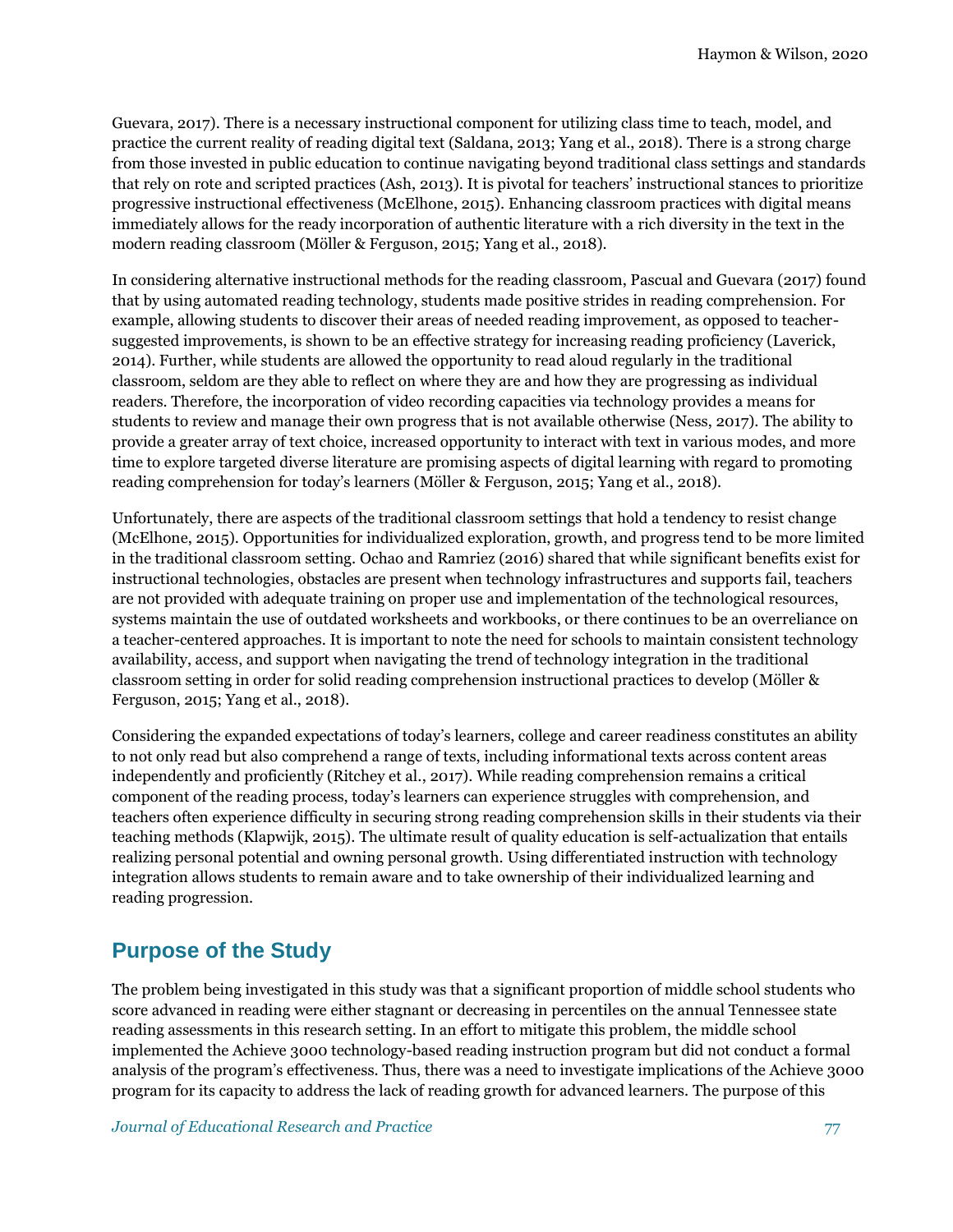quantitative analysis of the Achieve 3000 program was to determine the effectiveness of differentiated instructional practices with the use of technology on Lexile growth reading scores for advanced Grade 6–8 students. The following research questions guided this study:

- *Research Question 1:* Does the method of technology-enhanced differentiated instruction through Achieve 3000 impact Lexile growth reading scores for advanced sixth- through eighth-grade students?
- *Research Question 2:* Does Lexile growth differ by grade for sixth- through eighth-grade learners in technology-enhanced differentiated instruction through the implementation of Achieve 3000?

### **Method**

### **Research Design and Approach**

A quantitative research approach was employed for the current program analysis. The variables in this study included the independent variables of time (pre vs. postimplementation of Achieve 3000) and grade (Grades 6–8). The dependent variable was Lexile reading levels as determined by a universal screener of nonfiction reading. The Achieve 3000 LevelSet represents the universal screener that measures reading comprehension of nonfiction text and formulates Lexile level (0–1600) based on correct responses (Achieve 3000, 2017). Lexile level scores encompass various reading skills including those in the analysis and comprehension of literature, understanding the complexity of informational text, and acquired vocabulary usage. Expected annual Lexile growth for students in Grades 6–8 ranges from 75 to 100 points in reading (Achieve 3000, 2017).

An ex post facto, quasi-experimental research design with a pretest–posttest comparison was employed for this study. The comparison for this study included Achieve 3000 Lexile scores from September 2017 to June 2018 to identify student progress. To enhance the validity of the results and identify any possible test–retest practice effects within the sample, the Achieve 3000 LevelSet assessment was carefully inspected. This inspection found that, although the same group of students saw the pre-/postassessment, the questions and passages were different for the pre-/postassessment, and the questions and passages seen by each student were determined by each individual's Lexile change over time. This assessment met the requirements for acceptable analysis of the Achieve 3000 program in this setting. In summary, the current analysis was intended to determine the effectiveness of differentiated instructional practices with the use of technology on Lexile growth reading scores for advanced Grade 6–8 learners.

#### **Setting and Sample**

The population consisted of 120 total advanced learners for Grade 6–8 at one Tennessee middle school where Achieve 3000 was fully implemented (*n* = 39 from Grade 6, *n* = 42 from Grade 7, and *n* = 39 from Grade 8). These advanced learners were recognized as advanced in correlation to STAR data and the state achievement test's criteria for cut scores of the four brackets: advanced, proficient, basic, and below basic. Post hoc power analysis determined the achieved effect size for the sample was 1.03, and the achieved power was 1.00.

The study occurred within the context of the advanced learners' language arts classes; the final sample was determined by the total number of advanced learners by grade. There were four language arts teachers per grade level. Each grade level teacher had four classes. Each teacher had a classroom composition inclusive of average and advanced learners; however, only the advanced learners were included in the sample for this study. In this setting, middle school Language Arts classes operated on an hourly schedule with 60-min language arts classes five times per week. During the full period of the study, teachers were responsible for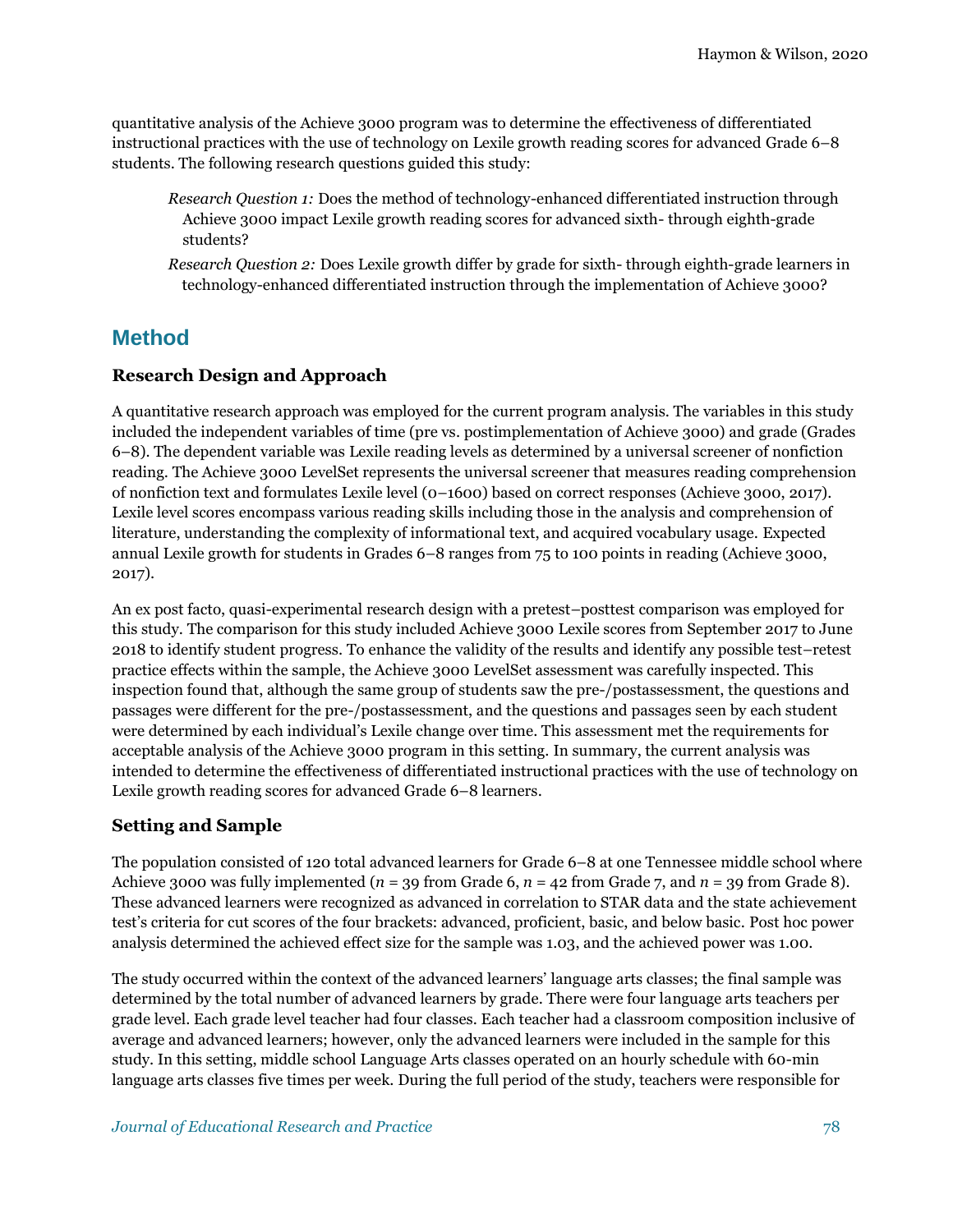classroom instruction based on state standards and district curriculum with the inclusion of Achieve 3000 in their regular weekly activities. All classroom teachers were offered guidance and training on the Achieve 3000 program expectations, guidelines, timeline, and program dynamics.

#### **Achieve 3000 Implementation**

Achieve 3000 is supported by evidence from experimental and quasi-experimental research studies that is considered in the research community to provide strong and effective substantiation (Achieve 3000, 2017). Achieve 3000 addresses informational reading of nonfiction content beginning at the student's identified instructional level. In addition to the program's basic technology-driven instruction that is designed to meet students at their current reading level, the Achieve 3000 program incorporates stretch articles aimed two grade levels above individual Lexile levels including cross-curriculum informational text and vocabulary paired with writing platforms to address academic need and progression within various reading Lexile levels (Achieve 3000, 2017).

The Achieve 3000 program tracks growth in student achievement through a meta-metrics system employed to determine and track Lexile reading levels (Achieve 3000, 2017). The program enables teachers to individualize reading instruction by monitoring each student's progress, individual goals, and confidence (McLean, 2012). A key claim of the Achieve 3000 program is that advanced learners excel with the technology-enhanced online platform which provides challenging text at individualized levels to maximize significant reading performance (Achieve 3000, 2017). Although the Achieve 3000 program claims to have the instructional capacity to address advanced learners via its components, a thorough analysis of the program was needed to review such implications for this population and setting.

All identified students completed the Achieve 3000 LevelSet assessment early in the first semester (pretest) and then again at the end of the second semester (posttest). Data used in this study were filtered to include only the students completing assessments at both testing intervals; those students not completing both assessments were excluded from the final sample. During the period of program implementation, students were given 4 hr of class time per month for the duration of the academic school year to work with the Achieve 3000 program. All students were provided access to computer use and Achieve 3000 required online materials during this time.

# **Results**

Regarding Research Question 1, the first step was to determine the descriptive statistics for the entire sample of Grade 6–8 students, including the mean and standard deviation of the Lexile scores on both the pre- and posttest. The total original sample included 120 students (*n* = 39 from Grade 6, *n* = 42 from Grade 7, and *n* = 39 from Grade 8), all with pretest and posttest LevelSet Lexile scores. On the pretest, the scores for the entire sample ranged from 785 to 1,595 with a mean of 1,307.67 (*SD* = 147.82). On the posttest, the scores for the entire sample ranged from 1,105 to 1,600 with a mean of 1,492.67 (*SD* = 102.87). Students increased their Lexile scores on the posttest by 185 points. The Achieve 3000 program currently maxes out at 1,600 Lexile level. The findings show that a few students were able to reach this maximum capacity. A paired-samples *t* test was used to determine whether the difference between the pretest and posttest mean scores was statistically significant. The results of the *t* test demonstrated that the difference was statistically significant (*t* = 18.69, *df*  = 119, *p* = .000). Thus, the students performed significantly higher on the posttest.

However, further analysis of the individual scores demonstrated that the lowest score on the pretest and posttest (785 and 1,105, respectively) belonged to the same advanced student who was in Grade 8. This single, uncharacteristically low score appeared to be an outlier as it was nearly four standard deviations below the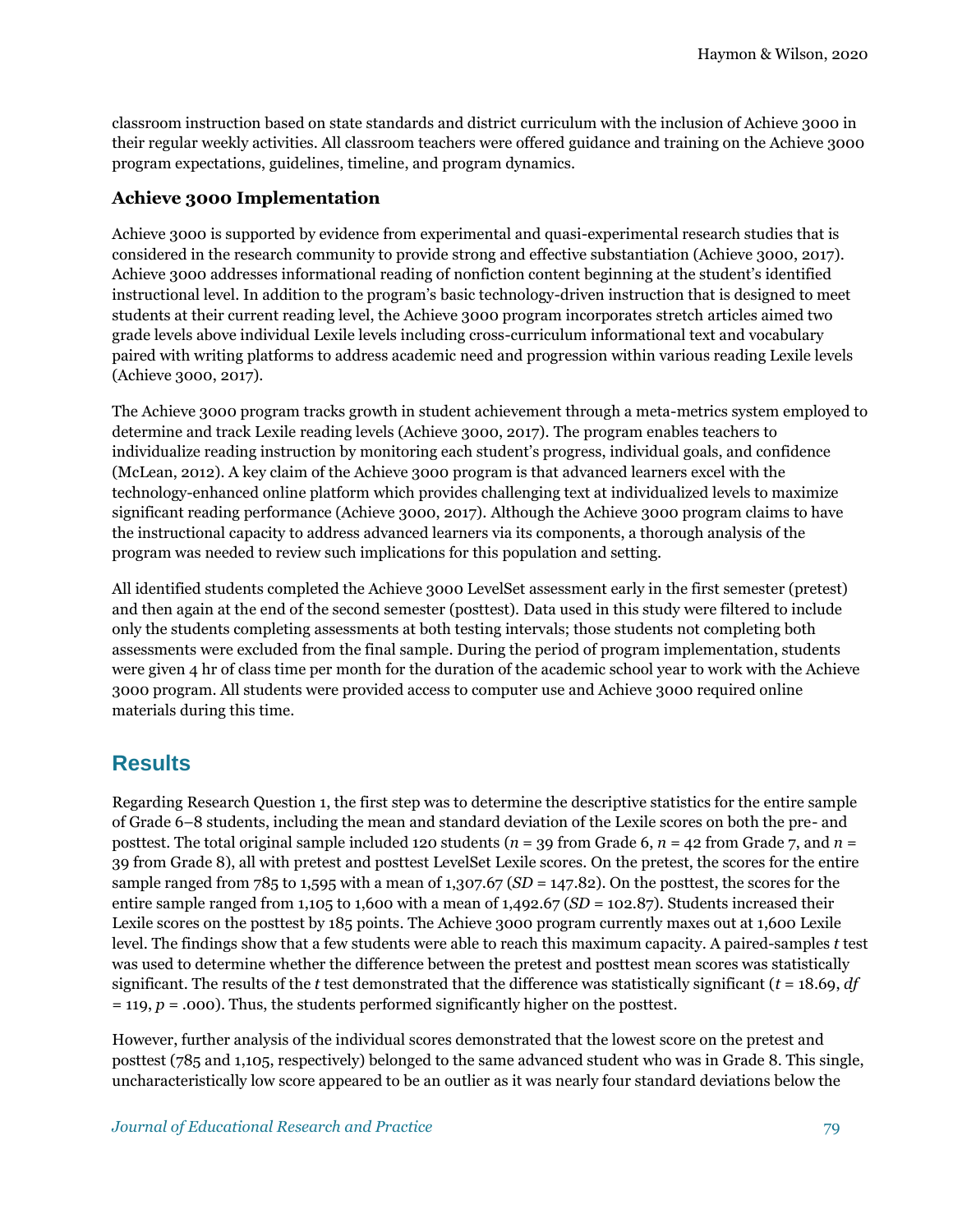mean on both the pretest and posttest for this advanced student. Thus, the analyses were rerun without the outlier's scores.

Removal of the outlier changed the descriptive statistics of the sample. In particular, it reduced the standard deviation slightly, making the mean a better representation of the sample which was now closer to the normal curve. The total sample without the outlier included 119 students. On the pretest, the scores ranged from 905 to 1,595 with a mean of 1,312.06 (*SD* = 140.36). On the posttest, the scores ranged from 1,245 to 1,600 with a mean of 1,495.67 (*SD* = 96.89). Students increased their Lexile scores on the posttest by 183.61 points when the outlier was excluded.

A paired-samples *t* test was used to determine whether the difference between the pretest and posttest mean scores was statistically significant after the removal of the outlier. The results of the *t* test without the outlier were very similar to the initial *t* test. Results demonstrated that the difference was statistically significant (*t* = 18.55,  $df = 118$ ,  $p = .000$ ). Thus, it can be safely concluded that the students performed significantly higher on the posttest.

The results for Research Question 2 explore the pretest and posttest results for each of the grade levels over time. To fully address Research Question 2, a mixed-design analysis of variance (ANOVA) analysis was conducted to examine the effects of grade and time, as well as any interaction between these two variables. Specifically, a  $2 \times 3$  mixed-design ANOVA was used to unpack further whether grade level had any effect on students' pre-/postintervention Lexile score changes. In keeping with the decision to exclude the single outlier identified previously, analyses were run without the outlier to ensure that the results were not overly influenced by the presence of the uncharacteristically low scores associated with the outlier. The results of the mixed-design ANOVA showed multiple statistically significant results. First, as noted below in Table 1, the main effect of time (pre–post) was significant,  $F(1, 116) = 566.38$ ,  $p = .000$ . Students scored significantly higher following participation in the Achieve 3000 program. The Grade 6 group had a mean gain at 279.88, the Grade 7 group at 125.48 mean gain, and the Grade 8 group had a mean gain of 149.87.

| <b>Effect</b>                   | H      | df     |      |
|---------------------------------|--------|--------|------|
| Time                            | 566.38 | 1, 116 | .000 |
| Grade                           | 9.92   | 2, 116 | .000 |
| Time $\times$ Grade interaction | 38.04  | 2, 116 | .000 |

**Table 1.** *Results of the Mixed-Design Analysis of Variance*

Table 1 also shows that the main effect for grade was statistically significant,  $F(2, 116) = 9.92$ ,  $p = .000$ . Tukey's post hoc analysis indicated that the Grade 6 students' posttest scores (*M* = 1,494.62, *SD* = 93.33) were significantly lower than those of Grade 8 (*M* = 1,531.58, *SD* = 81.86) and that the Grade 7 students' posttest scores  $(M = 1,464.88, SD = 103.59)$  were significantly lower than those of Grade 8  $(M = 1,531.58, SD = 81.86)$ . The difference between the Grade 6 (*M* = 1,494.62, *SD* = 93.33) and Grade 7 (*M* = 1,464.88, *SD* = 103.59) posttest scores was not significant. In addition, as shown in Figure 1, a significant time by grade interaction was present,  $F(2, 116) = 38.04$ ,  $p = .000$ . Students' scores on the posttest depended on the grade they were in, where students in Grade 6 showed greater increases in Lexile score following the intervention than both the students in Grades 7 and 8.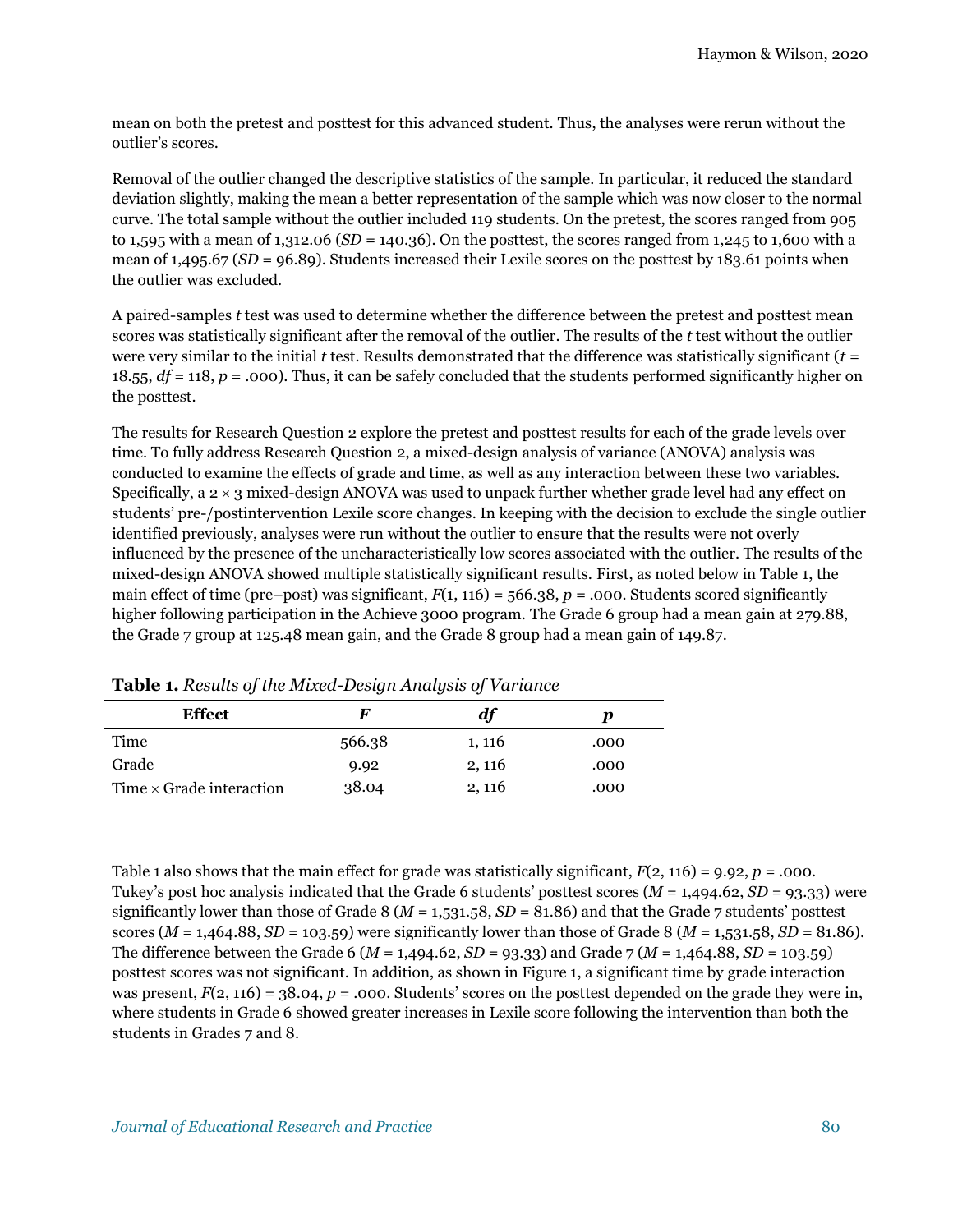

**Figure 1.** *Lexile Score Means Compared by Time and Grade Level*

Descriptive statistics were calculated to examine the number of students at each grade level as well as the mean scores for each grade level. Table 2 shows these descriptive statistics. With the outlier removed, each grade level increased in Lexile score from pre- to posttest. Grade 6 students increased the most (279.88 mean gain) while Grade 7 students increased the least (125.48 mean gain). Grade 8 had a mean gain of 149.87.

| <b>Grade</b> level | n  | Pretest <i>M</i> ( <i>SD</i> ) | Posttest M (SD)   |
|--------------------|----|--------------------------------|-------------------|
|                    | 39 | 1,214.74(133.07)               | 1,494.62 (93.33)  |
|                    | 42 | 1,339.40 (129.04)              | 1,464.88 (103.59) |
|                    | 38 | 1,381.71 (101.88)              | 1,531.58 (81.86)  |
|                    |    |                                |                   |

**Table 2.** *Number of Students Pre- and Posttest Lexile Scores by Grade Level*

A paired-samples *t* test was used to determine whether the increases in Lexile scores from the pretest to posttest were statistically significant for each grade level after the outlier was removed. The results of the *t* test included in Table 3 demonstrated that for all three grades, the increase in students' scores following the intervention was statistically significant.

|  |  |  |  | Table 3. Paired-Samples t Test Results of Time (Pretest vs. Posttest) for Each Grade Level |  |  |
|--|--|--|--|--------------------------------------------------------------------------------------------|--|--|
|--|--|--|--|--------------------------------------------------------------------------------------------|--|--|

| <b>Grade level</b> |       | $\boldsymbol{d}$ f |      |
|--------------------|-------|--------------------|------|
|                    | 14.41 | 29                 | .000 |
| -                  | 12.54 | -41                | .000 |
|                    | 17.60 | 36                 | .000 |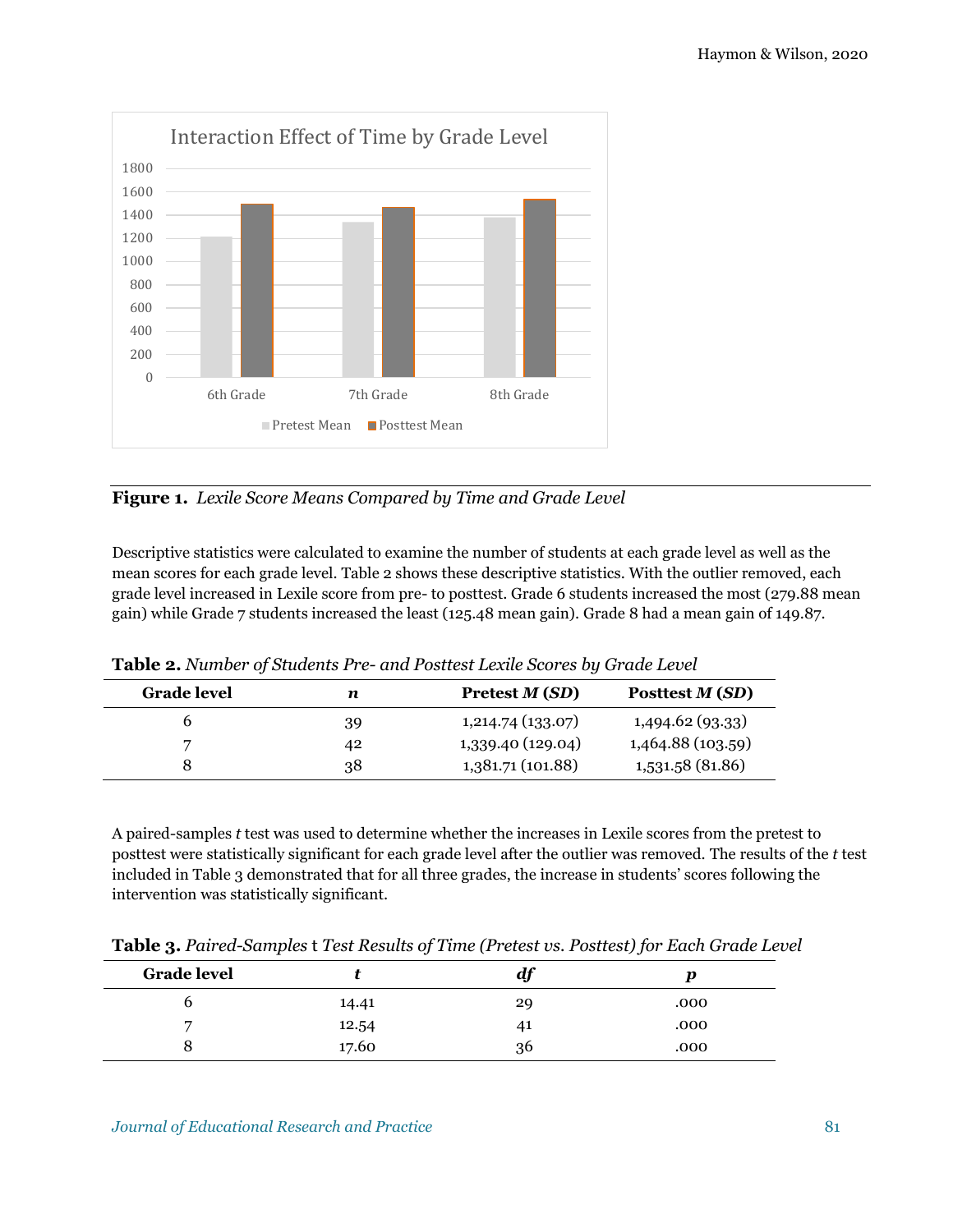The findings reveal the Grade 6–8 students demonstrated measurable progress in Lexile gains, as evidenced by the results of the pre and posttest comparisons. Atlhough it is expected that students will make an average Lexile gain of 75–100 (Achieve 3000, 2017), this outcome shows that as a whole group, these students increased their Lexile levels by an average of 183.61 points, which is far greater than the expected maximum gain of 100 points. These findings also show that, even in the group with the smallest level of growth, Grade 7 advanced learners (mean gain of 125.48 points) outgained the assessment's expected maximum, and the greatest growth with Grade 6 advanced learners at a gain of 279.88 mean points more than doubled the expected maximum gains for the assessment. Overall, these middle school students identified as advanced learners exemplified significant progress following participation in the differentiated, technology-based program of Achieve 3000.

### **Discussion**

Computer-based instruction can be beneficial in increasing meaningful text interaction and reading progress (Fenty et al., 2015; Yang et al., 2018). The findings of this study of advanced learners at the middle school level using the Achieve 3000 computer-based reading program add further support to the conclusion that computer-based instruction is a viable option for students. Public education is a venue that should facilitate learning, encourage a constant pursuit of knowledge, promote independent learners, and grow digital literacy (Wadmany & Kliachko, 2014; Yang et al., 2018). Furthermore, society is moving toward globalization, meaning students need skillsets that allow them to analyze, reason, and evaluate (Farrington et al., 2012).

As society continues to become involved in international economies and innovation, the outcomes of literacy are significant (Schatz, 2015). This topic is especially important as struggles with literacy typically persist into adulthood (Rapp et al., 2007). Additionally, reading level is the greatest predictor of acadmic success before, during, and after high school, where there is currently too great a percentage of students lacking in reading proficiency (Bigozzi et al., 2017; Pimentel, 2013). Therefore, this investigation into technology-driven reading achievement strategies for advanced learners was significant to not only the students and parents but also to teachers and the community.

It was necessary to address lack of reading proficiency for advanced students at the middle school level, because 87% of students report plans to attend college yet less than half of students feel prepared for college success (Leal, 2015). In reviewing American College Test (2017) results, 47% of high school graduates nationwide met college readiness benchmarks in 2017, yet only 39% of Tennessee graduates were able to meet that same threshold. By resolving the existing problem with the reading instruction all students and for advanced learners specifically, the possibility of college success increases because these students may become better equipped for future academic challenges.

#### **Directions for Future Research**

Limitations of the study included sample size, instructor variability, and demographics. Although the study primarily focused on the advanced population of each middle school grade level, additional research should be conducted to explore if similar findings emerge for struggling readers in similar school settings. Secondly, the findings show that Grade 6 students experienced the most dramatic growth. Further studies may yield insight into the varying dynamics in grades and instructors with regard to the teaching style and common delivery of instruction. Given the current discovery of the greatest Lexile gain being in these Grade 6 advanced learners, it seems that one additional area of exploration incudes the need for a deeper investigation into the use of technology-driven reading strategies with younger advanced learners. The question remains as to whether reading growth is greater based on grade for other grade levels.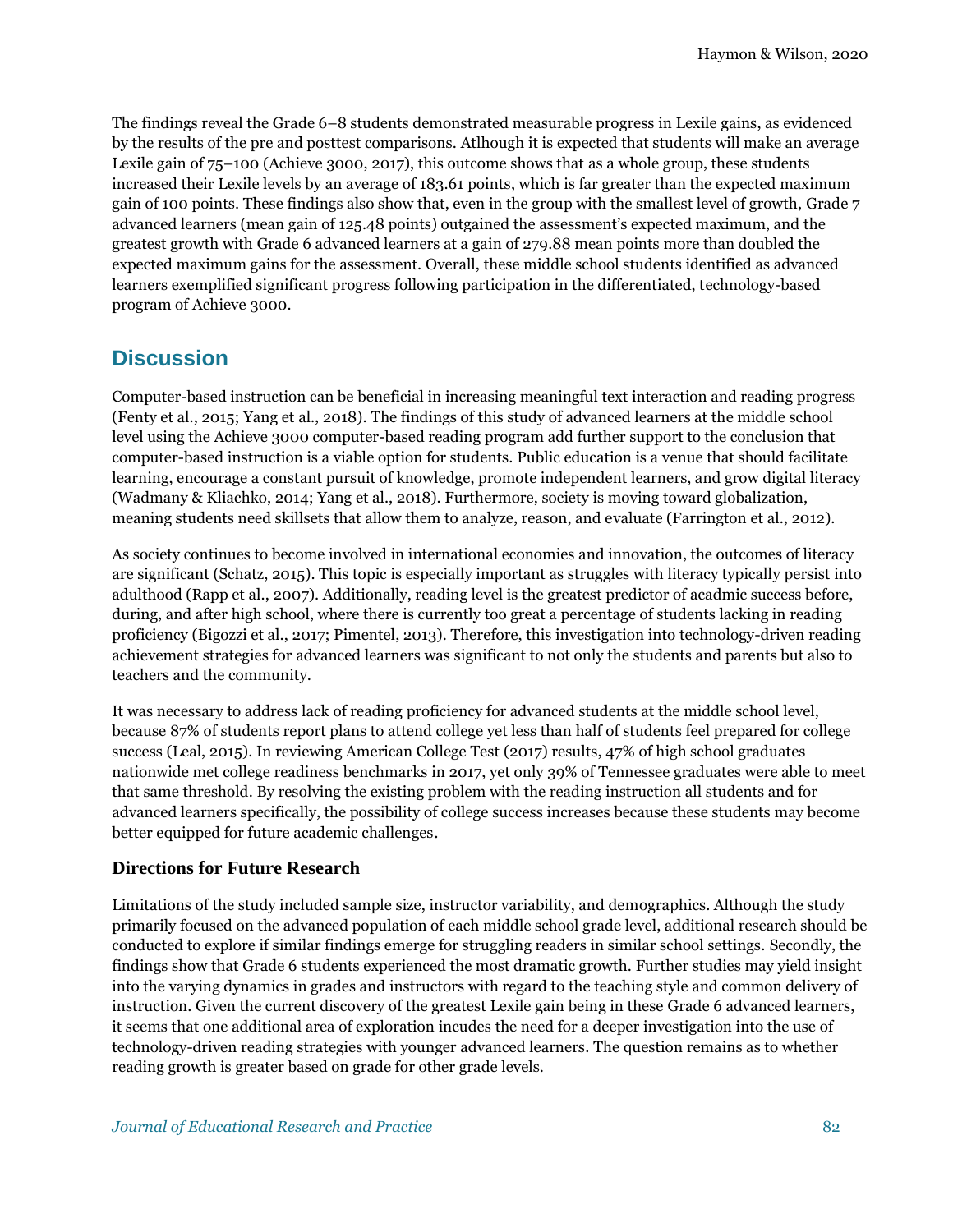The overall result of the current investigation shows that the Achieve 3000 program can significantly benefit advanced learners. Additional research should be conducted to review if results are similar for struggling readers and other diverse types of learners. Furthermore, while it was not a factor for the study, subsequent investigations targeting possible benefits for students with other possibly relevant characteristics such as demographics, socioeconomic status, age, disability status, and more should be considered. Understanding the role of economic status, demographic patterns, and cultural barriers are key components that potentially hold the capacity to greatly impact academic success for all students (Sanders, 2017).

### **Conclusions**

Given that a significant proportion of students who score advanced in reading were either stagnant or decreasing in percentiles on the annual state reading assessments for this particular setting, there was a need to investigate implications of the Achieve 3000 program for its capacity to address issue of lack of reading growth for advanced learners. As exemplified in the body of this research, this particular district was comprised of a substantial number of advanced learners and a lower proportion of struggling readers at the time of the study. The decreasing percentiles on the state reading achievement test for advanced middle school students in this district was noteworthy. By addressing this known issue regarding subpar reading progress with advanced learners, it is possible that improvement can be made to increase reading progress overall and for students in like settings.

The Achieve 3000 differentiated reading instruction program allowed advanced learners in this school the opportunity and resources to individually excel in the area of reading when provided weekly instructional time, as demonstrated by the reported results in this particular setting. Based on the findings, the differentiated computer-based reading program seemed to allow for significant Lexile growth in all of these advanced learners with the Grade 6 students benefitting most of all. Although the Achieve 3000 program initially presented with the ability to help struggling readers grow, these findings confirm the same capacity for advanced learners as well. By focusing on the advanced learner, a pathway of information and interest is piqued for continuous exploration. The results of this study do indicate that the Achieve 3000 program made a statistically significant difference in reading achievement for these learners providing foundational information that can be used to improve reading progress for advanced students even further.

Additionally, in light of this study's significant positive outcomes, relevant information can be used solidify future implementation guidelines for this program and others like it. Ultimately, this study provides a baseline for other schools, districts, and researchers to monitor the competency of technology-driven reading programs in addressing the needs of advanced students in the general education setting. Schools and districts should continue to explore the Achieve 3000 reading program and further implement quality instructional practices to maximize support to advanced students.

# **References**

Achieve 3000. (2017). *Enabling remote learning for every student*.<http://www.achieve3000.com/>

- Aliakbari, M., & Haghighi, J. K. (2014). On the effectiveness of differentiated instruction in the enhancement of Iranian learners reading comprehension in separate gender education. *Procedia: Social and Behavioral Sciences, 98*(1), 18–189[. https://doi.org/10.1016/j.sbspro.2014.03.405](https://doi.org/10.1016/j.sbspro.2014.03.405)
- American College Testing. (2017). *Tennessee: The condition of college and career readiness 2017*. [https://www.act.org/content/dam/act/unsecured/documents/cccr2017/Tennessee-CCCR-2017-](https://www.act.org/content/dam/act/unsecured/documents/cccr2017/Tennessee-CCCR-2017-Final.pdf) [Final.pdf](https://www.act.org/content/dam/act/unsecured/documents/cccr2017/Tennessee-CCCR-2017-Final.pdf)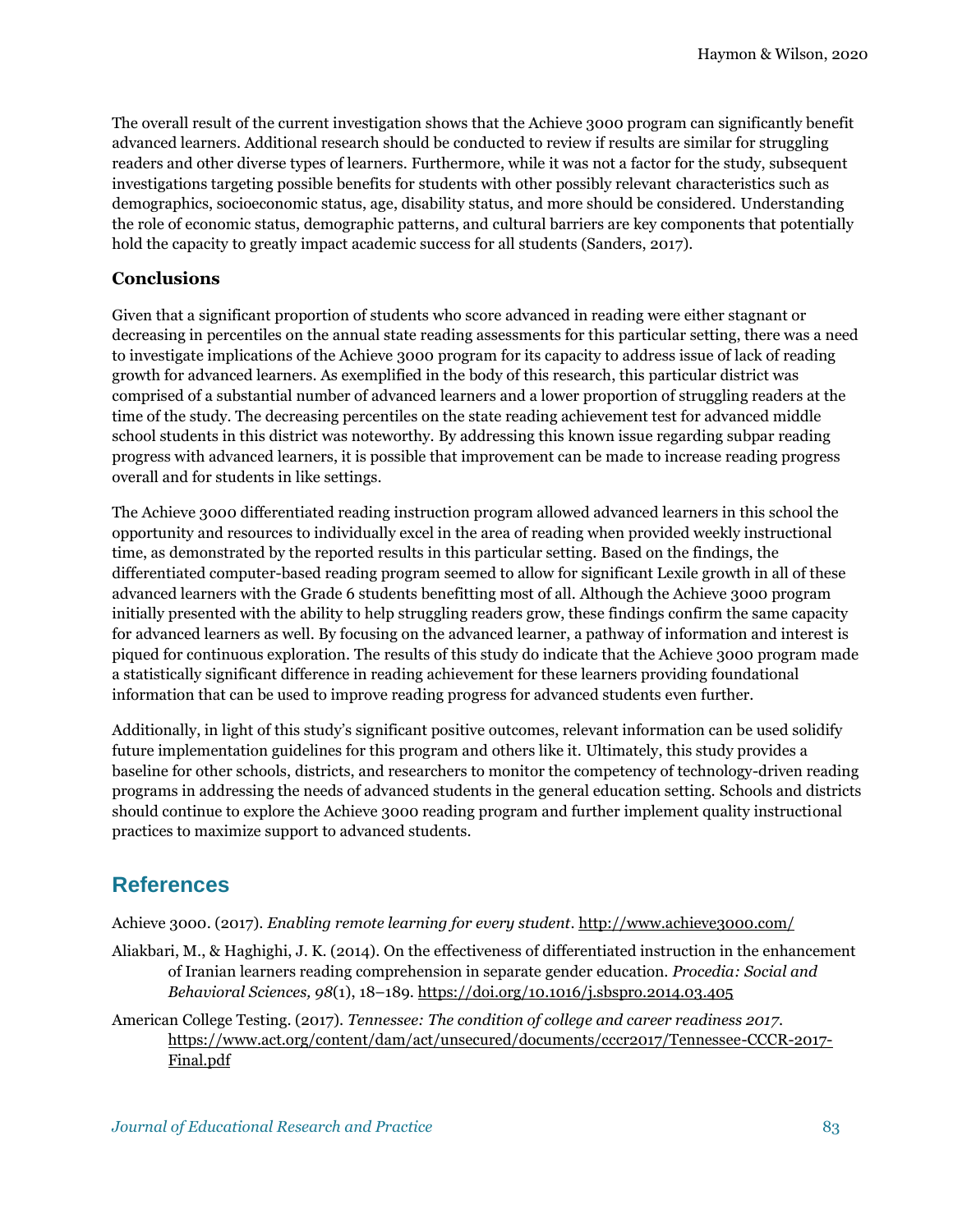- Anaya, A. (2014). Differentiated special education for gifted students. *US-China Education Review B, 4*(11), 781–795.
- Ash, K. (2013). Gifted learners: Poised to join the conversation. *Education Week*, 33–34.
- Azzam, A. (2016, April). Six strategies for challenging gifted learners. *ASCD Education Update*, *58*(4). [http://www.ascd.org/publications/newsletters/education-update/apr16/vol58/num04/Six-](http://www.ascd.org/publications/newsletters/education-update/apr16/vol58/num04/Six-Strategies-for-Challenging-Gifted-Learners.aspx)[Strategies-for-Challenging-Gifted-Learners.aspx](http://www.ascd.org/publications/newsletters/education-update/apr16/vol58/num04/Six-Strategies-for-Challenging-Gifted-Learners.aspx)
- Bannister, N. (2016). Breaking the spell of differentiated instruction through equity pedagogy and teacher community. *Cultural Studies of Science Education, 11,* 335–347. [https://doi.org/10.1007/s11422-016-](https://doi.org/10.1007/s11422-016-9766-0) [9766-0](https://doi.org/10.1007/s11422-016-9766-0)
- Bates, C., Klein, A., Schubert, B., McGee, L., Anderson, N., Dorn, L., McClure, E., & Ross, R. (2016). E- books and e-book apps: considerations for beginning reader. *Reading Teacher*, *70*(4), 401–411. <https://doi.org/10.1002/trtr.1543>
- Bigozzi, L., Tarchi, C., Vagnoli, L., Valente, E., & Pinto, G. (2017). Reading fluency as a predictor of school outcomes across grades 4–9. *Frontiers in Psychology*, *8*(200), 1–9. <https://doi.org/10.3389/fpsyg.2017.00200>
- Botty, H. M. R. H., & Shahrill, M. (2014). The impact of Gagné, Vygotsky and Skinner theories in pedagogical practices of mathematics teachers in Brunei Darussalam. *Review of European Studies*, *6*(4), 100– 109.
- Burleson, S. E., & Thoron, A. C. (2014). *Maslow's hierarchy of needs and its relation to learning and achievement*. <http://edis.ifas.ufl.edu/wc159>
- But, J. C., Brown, P., & Smyth, D. (2017). Reading effectively across the disciplines (READ): A strategy to improve student success. *InSight: A Journal of Scholarly Teaching*, *30*(1), 30–50.
- Callahan, C. M., Moon, T. R., Oh, S., Azano, A. P., & Hailey, E. P. (2015). Documenting the effects of an integrated curricular/instructional model for gifted students. *American Educational Research Journal, 52*(1), 137–167. <https://doi.org/10.3102/0002831214549448>
- Callaway, R. F. (2015). A correlational study of teacher efficacy and culturally responsive teaching techniques in a southeastern urban school district. *Journal of Organizational & Educational Leadership, 2*(2), 1–27.<https://files.eric.ed.gov/fulltext/EJ1144813.pdf>
- Cantrell, S. C., Almasi, J. F., Carter, J. C., & Rintamaa, M. (2016). Supplemental reading strategy instruction for adolescents: A randomized trial and follow-up study. *Journal of Educational Research*, *109*(1), 7–26.<https://doi.org/10.1080/00220671.2014.917258>
- Center for Comprehensive School Reform and Achievement. (2008). *Gifted and talented students at risk for underachievement.* <https://files.eric.ed.gov/fulltext/ED502904.pdf>
- Chametzky, B. (2014). Andragogy and engagement in online learning: Tenets and solutions. *Creative Education, 5*(1), 813–821[. https://doi.org/10.4236/ce.2014.510095](https://doi.org/10.4236/ce.2014.510095)
- Chen, S., & Herron, S. S. (2014). Going against the grain: Should differentiated instruction be a normal component of professional development. *International Journal of Technology in Teaching and Learning*, *10*(1), 14–34.
- Cleaver, S. (2008). Smart and bored: Are we failing our achievers? *Instructor, 117*(5), 29–32.
- Coleman, J. S., Schneider, B., Plank., Schiller, K. S., Shouse, R., Wang, H., & Lee, S. (2018). *Redesigning American education*. Routledge Taylor & Francis.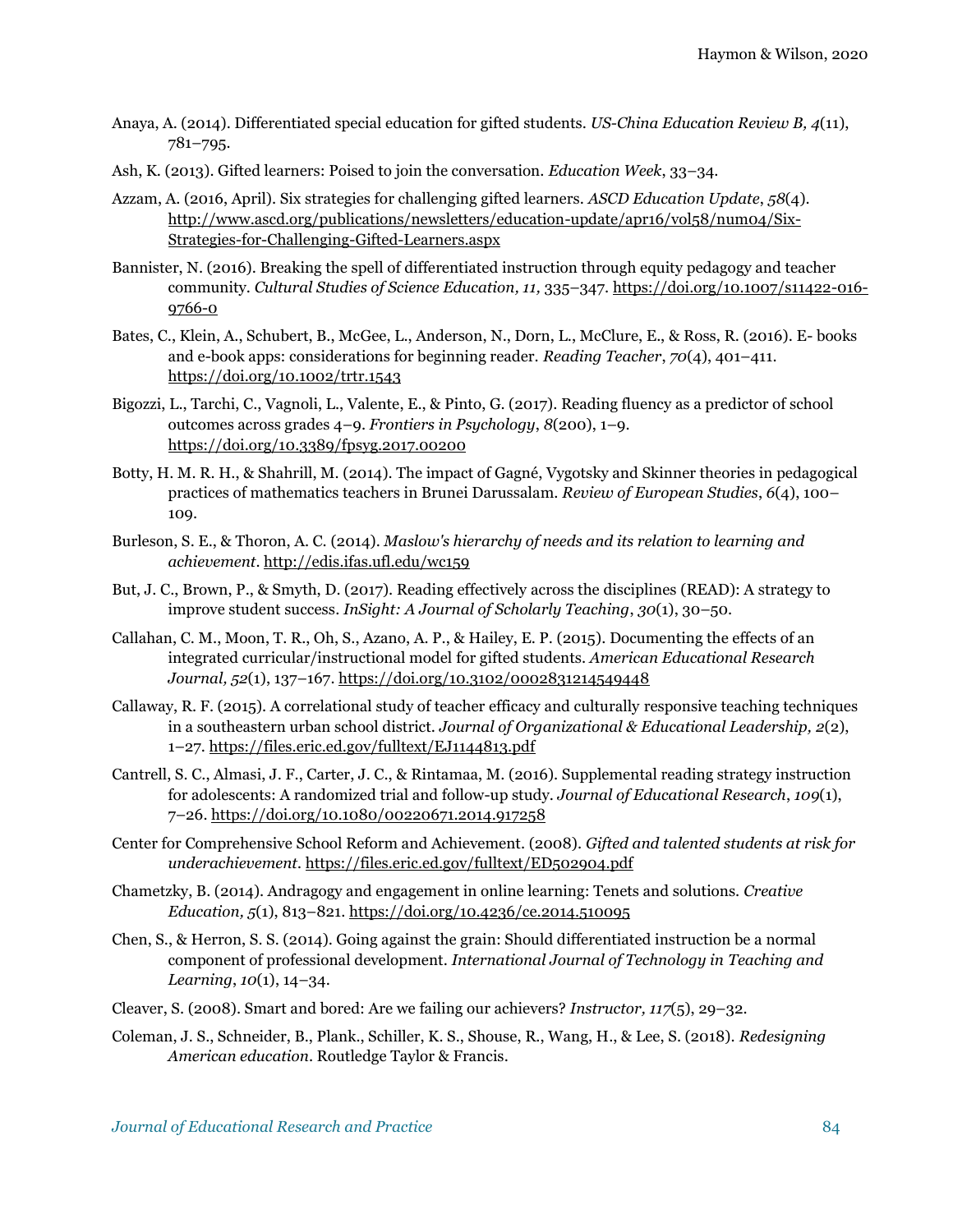- Conklin, H. G. (2014). Toward more joyful learning: Integrating play into frameworks of middle grades teaching. *American Education Research Journal*, *51*(6), 1227–1255. <https://doi.org/10.3102/0002831214549451>
- Cook, D. (2005). The research we still are not doing: An agenda for the study of computer-based learning, *Academic Medicine, 80*(6), 541–548. https://journals.lww.com/academicmedicine/Fulltext/2005/06000/The\_Research\_We\_Still\_Are Not Doing An Agenda for.5.aspx
- Darrow, A. (2016). Every Student Succeeds Act (ESSA): What it means for students with disabilities and music educators. *General Music Today*, *30*(1), 41–44[. https://doi.org/10.1177/1048371316658327](https://doi.org/10.1177/1048371316658327)
- Day, R. (2015). Extending extensive reading. *Reading in a Foreign Language*, *27*(2), 294–301. <http://nflrc.hawaii.edu/rfl/October2015/discussions/day.pdf>
- Dimitriadis, C. (2016). Gifted programs cannot be successful without gifted research and theory: Evidence from practice with gifted students of mathematics. *Journal for the Education of the Gifted*, *39*(3), 221–236. [https://doi-org.ezp.waldenulibrary.org/10.1177/0162353216657185](https://doi-org.ezp.waldenulibrary.org/10.1177%2F0162353216657185)
- Dimitriadou, C., Nari, E., & Palaiologou, N. (2012). E-Learning teacher training courses for differentiated instruction in multicultural classrooms: Reflections upon the participants' experiences. *Journal of Educational Technology, 9*(3), 14–26[. https://files.eric.ed.gov/fulltext/EJ1102151.pdf](https://files.eric.ed.gov/fulltext/EJ1102151.pdf)
- Doubet, K., & Hockett, J. (2016). Icing on the cake. *Educational Leadership, 74*(2), 16–20.
- Doubet, K., & Hockett, J. (2017). Discourse as civil discourse: With the help of these instructional strategies, educators can teach students to turn controversy into conversation. *Educational Leadership, 75*(3), 56–60.
- Dreilinger, D. (2019, November 26). Up to 3.6 million students should be labeled gifted; but aren't. *The Hechinger Report*. [https://hechingerreport.org/up-to-3-6-million-students-should-be-labeled-gifted](https://hechingerreport.org/up-to-3-6-million-students-should-be-labeled-gifted-but-arent/)[but-arent/](https://hechingerreport.org/up-to-3-6-million-students-should-be-labeled-gifted-but-arent/)
- Duquette, C. (2016). A study of inclusive practices. *Journal of Research in Special Educational Needs*, *16*(1), 111–115. <https://doi.org/10.1111/1471-3802.12132>
- Esparza, J., Shumow, L., & Schmidt, J. A. (2014). Growth mindset of gifted seventh grade students in science. *NCSSSMST Journal*, 6–13. <https://files.eric.ed.gov/fulltext/EJ1045824.pdf>
- Farrington, C. A., Roderick, M., Allensworth, E., Nagaoka, J., Keyes, T. S., Johnson, D.W., & Beechum, N. O. (2012). *Teaching adolescents to become learners. The role of noncognitive factors in shaping school performance: A critical literature review.* [https://consortium.uchicago.edu/sites/default/files/2018-](https://consortium.uchicago.edu/sites/default/files/2018-10/Noncognitive%20Report_0.pdf) [10/Noncognitive%20Report\\_0.pdf](https://consortium.uchicago.edu/sites/default/files/2018-10/Noncognitive%20Report_0.pdf)
- Fenty, N., Mulcahy, C., & Washburn, E. (2015). Effects of computer-assisted and teacher-led fluency instruction on students at risk for reading failure. *Learning Disabilities: A Contemporary Journal, 12*(2), 141–156.
- Finn, C. E., & Wright, B. L. (2015, October 20). *America's smart kids left behind* [Blog post]. <http://www.educationnext.org/americas-smart-kids-left-behind/#f>
- Fisher, D., & Frey, N. (2016). Power plan. *Journal of Staff Development*, *37*(2), 12–17. <https://learningforward.org/docs/default-source/jsd-april-2016/power-plan-april16.pdf>
- Flink, F. (2017). Adapting self-selected reading passages for college-level developmental reading courses. *Reading Improvement, 54(3),* 87–93.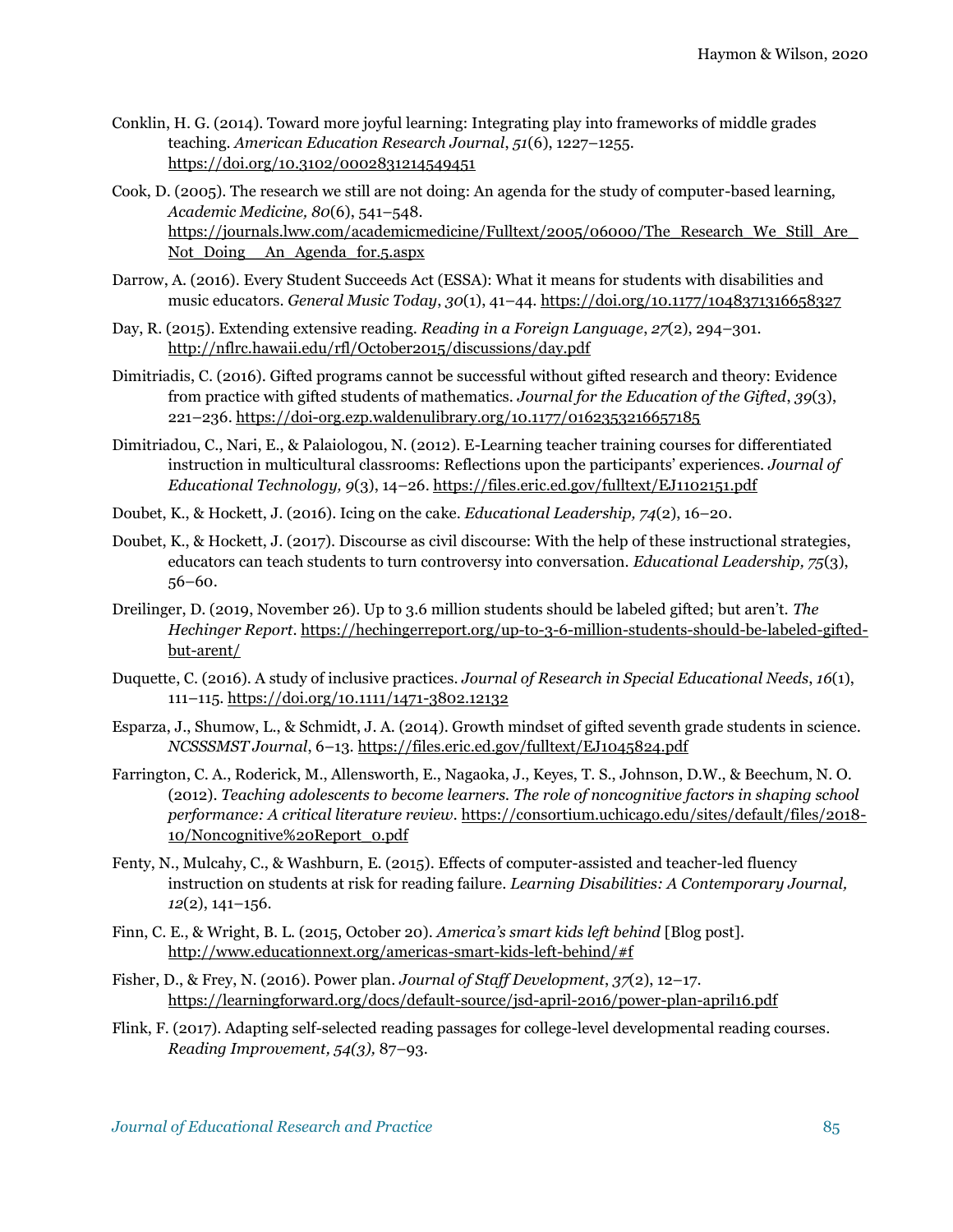- Goddard, Y., Goddard, R., & Kim, M. (2015). School instructional climate and student achievement: An examination of group norms of differentiated instruction. *American Journal of Education, 122*(1), 111–131[. https://doi.org/10.1086/683293](https://doi.org/10.1086/683293)
- González, J. D. (2017). A model for the strategic use of metacognitive reading comprehension strategies. *Profile Issues in Teachers' Professional Development*, *19*(2), 187–201. <https://doi.org/10.15446/profile.v19n2.58826>
- Gray, K. (2012). From the bottom to the top. *Essence, 43*(5), 114–119.
- Hanushek, E., & Woessmann, L. (2012). Economic benefit of educational reform in the European union. *CESifo Economic Studies, 58*(1), 73–109.<https://doi.org/10.1093/cesifo/ifr032>
- Hobbs, M., & Dofs, K. (2017). Self-access centre and autonomous learning management: Where are we now and where are we going? *SiSAL Journal*, *8*(2), 88–101. <http://sisaljournal.org/archives/jun17/shanshan>
- Jennings, J. (2012). *Reflections on a half-century of schoolreform: Why have we fallen short and where do we go from here?* Center on Education Policy. [https://www.cep](https://www.cep-dc.org/displayDocument.cfm?DocumentID=392)[dc.org/displayDocument.cfm?DocumentID=392](https://www.cep-dc.org/displayDocument.cfm?DocumentID=392)
- Jennings, J., & Lauen, D. (2016). Accountability, inequality, and achievement: The effects of the No Child Left Behind Act on multiple measures of student learning. *Journal of the Social Science, 2*(5), 220–241. <https://doi.org/10.7758/RSF.2016.2.5.11>
- Jesus, O. N. (2012). Can differentiated instruction provide success for all learners? *National Teacher Education Journal, 5*(3), 5–11.
- Joseph, S., Thomas, M., Simonette, G., & Ramsock, L. (2013). The impact of differentiated instruction in a teacher education setting: Successes and challenges. *International Journal of Higher Education, 2*(3), 28–40.
- Karaduman, G. B. (2013). Underachievement in gifted students. *International Journal of New Trends in Education and Their Implications*, *4*(4), 165–172.
- Keyes, S. E., Jacobs, J., Bornhorst, R., Gibson, L. J., & Vostal, B. R. (2017). Supplemental computerized reading instruction in oral reading fluency and its generalizable effects on at-risk urban second graders. *Reading Improvement*, *54*(1), 9–18.
- Klapwijk, N. M. (2015). EMC<sup>2</sup> = comprehension: A reading strategy instruction framework for all teachers. *South African Journal of Education, 35*(1), 994.
- Laverick, D. M. (2014). Supporting striving readers through technology-based instruction. *Reading Improvement*, *51*(1), 11–19.
- Leal, F. (2015, July 30). Survey: Most high school students feel unprepared for college and careers. *EdSource.*  <edsource.org/2015/survey-most-high-school-students-feel-unprepared-for-college-careers/83752>
- Little, C. A., McCoach, B. D., & Reis, S. M. (2014). Effects of differentiated reading instruction on student achievement in middle school. *Journal of Advanced Academics*, *25*(4) 384–402. <https://doi.org/10.1177/1932202X14549250>
- Maslow, A. H. (1943). Theory of human motivation. *Psychological Review*, *50*, 370–396. <https://doi.org/10.1.1.318.2317>
- McCarty, W., Crow, S.R., Mims, G.A., Potthoff, D.E., & Harvey, J.S. (2016). Renewing teaching practices: differentiated instruction in the college classroom. *Journal of Curriculum, Teaching, Learning and Leadership in Education*, *1*(1), 35–44.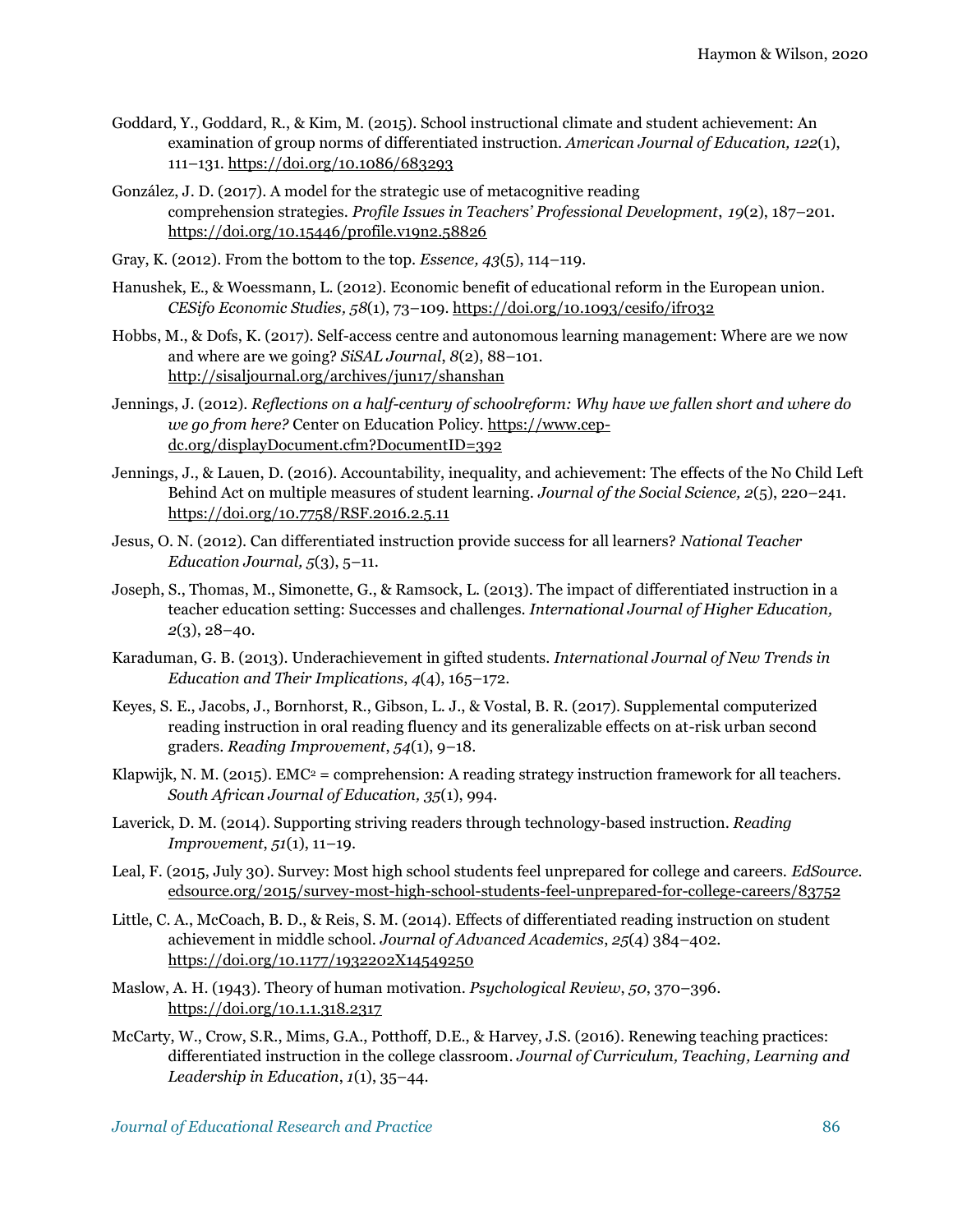- McElhone, D. (2015). Using stems and supported inquiry to help an elementary teacher move toward dialogic reading instruction. *Journal of Classroom Interaction*, *50*(2), 156–171.
- McGuinn, R. (2015). School the state: ESEA and the evolution of the U.S. Department of Education. *Journal of the Social Sciences*, *1*(3), 77–94[. https://doi.org/10.7758/RSF.2015.1.3.04](https://doi.org/10.7758/RSF.2015.1.3.04)
- McLean, E. A. (2012). How the accelerated reading program supports the comprehension development of struggling readers. *Education and Human Development Master's Theses*. [http://digitalcommons.brockport.edu/ehd\\_theses/157](http://digitalcommons.brockport.edu/ehd_theses/157)
- McLeod, S. A. (2017). *Maslow's hierarchy of needs*[. www.simplypsychology.org/maslow.html](http://www.simplypsychology.org/maslow.html)
- Möller, K. J. & Ferguson, L. (2015). Apps in literature-based classroom instruction: integrating reading and response through traditional and digital media. *Journal Of Children's Literature*, *41*(1), 54–60.
- Monks, F. (2014). No Child Left Behind and the impact of Kurt Heller's work. *Journal for the Education of the Young Scientist and Giftedness*, 2(1), 33–39.<https://doi.org/10.17478/JEYSG.201429011>
- National Assessment of Education Progress (NAEP). (2015). *The nation's report card*. [https://www.nationsreportcard.gov](https://www.nationsreportcard.gov/)
- National Assessment of Education Progress (NAEP). (2017). *The nation's report card*. [https://www.nationsreportcard.gov](https://www.nationsreportcard.gov/)
- National Center for Education Statistics. (2019). *The condition of education, 2019*: *Reading performance.*  [https://nces.ed.gov/programs/coe/pdf/coe\\_cnb.pdf](https://nces.ed.gov/programs/coe/pdf/coe_cnb.pdf)
- Ness, M. (2017). "Is that how I really sound?" Using iPads for fluency practice. *Reading Teacher*, *70*(5), 611–615.
- Nguyen, M. (2013). *Peer tutoring as a strategy to promote academic success*. [https://childandfamilypolicy.duke.edu/pdfs/schoolresearch/2012\\_PolicyBriefs/Nguyen\\_Policy\\_Brie](https://childandfamilypolicy.duke.edu/pdfs/schoolresearch/2012_PolicyBriefs/Nguyen_Policy_Brief.pdf) [f.pdf](https://childandfamilypolicy.duke.edu/pdfs/schoolresearch/2012_PolicyBriefs/Nguyen_Policy_Brief.pdf)
- Nichols, W. D., Rupley, W. H., Blair, T. R, & Wood, K. D. (2008). Vocabulary strategies for linguistically diverse learners. *Middle School Journal, 39*(3), 65–69[. https://doi.org/10.1080/00940771](https://doi.org/10.1080/00940771)
- Nicolae, M. (2014). Teachers' beliefs as the differentiated instruction starting point: Research basis. *Social and Behavioral Sciences*, *128*(1), 426–431.<https://doi.org/10.1016/j.sbspro.2014.03.182>
- Ochoa, M. A., & Ramírez, M. S. (2016). Strategy based instruction facilitated by technologies to enhance reading comprehension. *Journal of Language Teaching & Research*, *7*(4), 655–664. <https://doi.org/10.17507/jltr.0704.04>
- Pascual, R. M., & Guevara, R. L. (2017). Experiments and pilot study evaluating the performance of reading miscue detector and automated reading tutor for Filipino: A children's speech technology for improving literacy. *Science Diliman*, *29*(1), 5–36.
- Pimentel, S. (2013). *College and career readiness standards for adult education* (Prepared for U.S. Department of Education, Office of Vocational and Adult Education). MPR Associates. <https://lincs.ed.gov/publications/pdf/CCRStandardsAdultEd.pdf>
- Podgurski, M. (2016). Theorists and Techniques: connection education theories to Lamaze teaching techniques. *Journal of Perinatal Education*, *25*(1), 9–17.<https://doi.org/10.1891/1058-1243.25.1.9>
- Pratt, T. (2017). The open access dilemma: How can community colleges better serve underprepared students? *Education Next*, *17*(4), 34–41[. http://educationnext.org/open-access-dilemma-community](http://educationnext.org/open-access-dilemma-community-college-better-server-underprepared-students/)[college-better-server-underprepared-students/](http://educationnext.org/open-access-dilemma-community-college-better-server-underprepared-students/)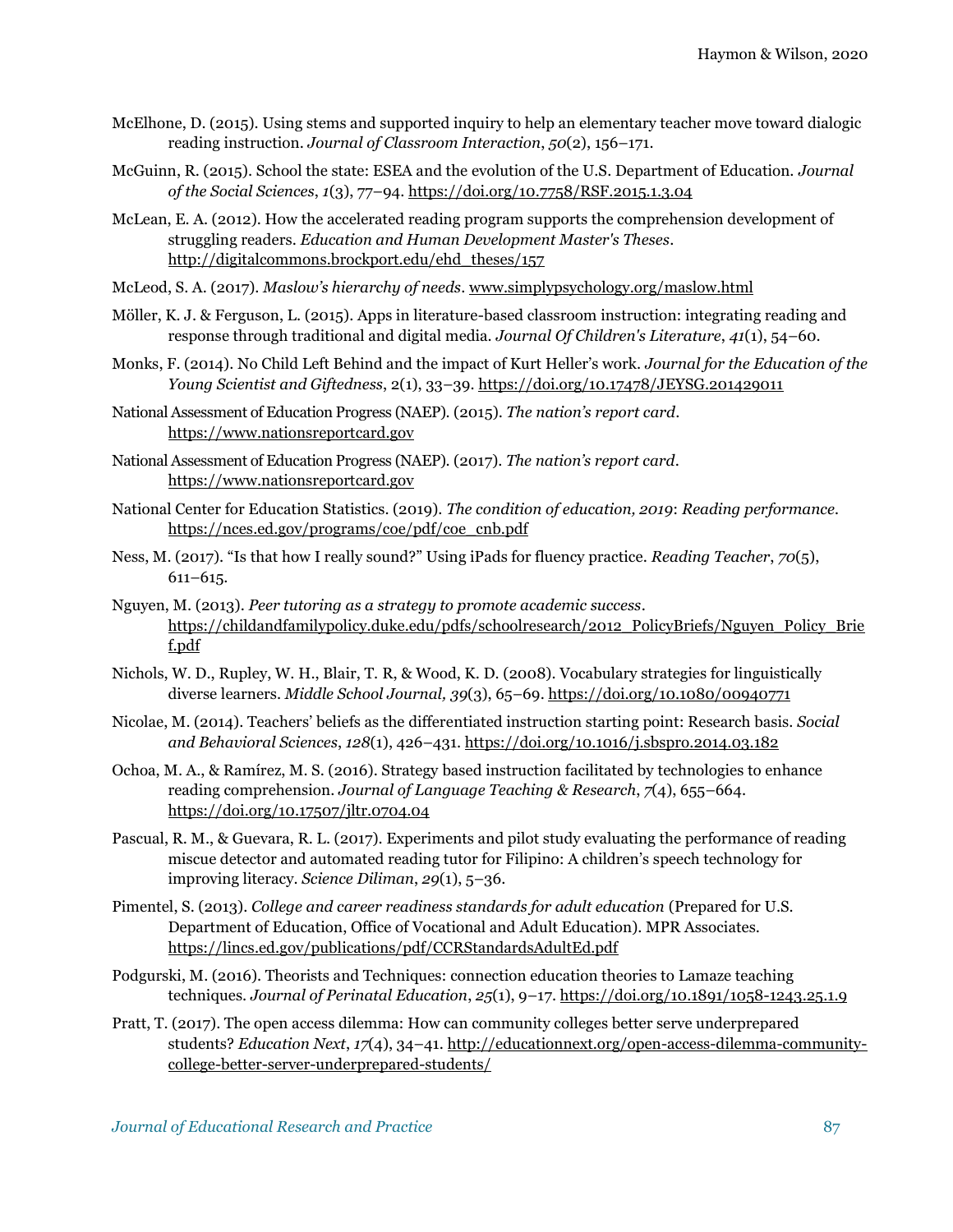- Rapp, D. N., van den Broek, P., McMaster, K. L., Kendeou, P., & Espin, C. A. (2007). Higher-order comprehension processes in struggling readers: A perspective for research and intervention. *Scientific Studies of Reading, 11*(4), 289–312.<https://doi.org/10.1080/10888430701530417>
- Ritchey, K. D., Palombo, K., Silverman, R. D., & Speece, D. L. (2017). Effects of an informational text reading comprehension intervention for fifth-grade students. *Learning Disability Quarterly*, *40*(2), 68–80.
- Saldana, L. B. (2013). What do good readers do on the computer? *Reading Teacher*, *66*(7), 553. <https://doi.org/10.1002/TRTR.1158>
- Sanders, M. (2017). Principled practice: Welcoming diversity. A journey in three steps towards encouragement of the heart. *Journal of World Federation of Associations of Teacher Education Research and Studies 1*(1), 35–53.
- Schatz, M. (2015). Toward one of the leading education-based economies? Investigating aims, strategies, and practices of Finland's education export landscape. *Journal of Studies in International Education*, *19*(4), 327–340.<https://doi.org/10.1177/1028315315572897>
- Siam, K., & Al-Natour, M. (2016). Teacher's differentiated instruction practices and implementation challenges for learning disabilities in Jordan. *International Education Studies, 9(12),* 167–181*.*
- Siegle, D., & McCoach, D. B. (2018). Underachievement and the gifted child. In S. I. Pfeiffer, E. Shaunessy-Dedrick, & M. Foley-Nicpon (Eds.), *APA handbooks in psychology. APA handbook of giftedness and talent* (pp. 559–573). American Psychological Association. <https://doi.org/10.1037/0000038-036>
- Sparks, S. D. (2019, April). Four ways schools help or hinder gifted students. *Education Week*. [https://www.edweek.org/ew/articles/2019/04/17/gifted-education-four-studies-you-should](https://www.edweek.org/ew/articles/2019/04/17/gifted-education-four-studies-you-should-know.html)[know.html](https://www.edweek.org/ew/articles/2019/04/17/gifted-education-four-studies-you-should-know.html)
- Stack, S. (2015) Learning outcomes in an online vs traditional course. *International Journal for the Scholarship of Teaching and Learning, 9*(1), 1–15.<https://doi.org/10.20429/ijsotl.2015.090105>
- Tatter, G. (2015). *Tennessee rolls out sweeping literacy initiatives amid stagnant reading scores.*  <https://www.chalkbeat.org/author/gtatter/page/9/>
- Tennessee Department of Education. (2017). *2017 Annual statistical report*. <https://www.tn.gov/education/data/department-reports/2017-annual-statistical-report.html>
- Tennessee Department of Education. (2018). *2018 Annual statistical report* <https://www.tn.gov/education/data/department-reports/2018-annual-statistical-report.html>
- Thompson, T. F., Andrews, P. G., Jackson, C. S., & Reagin, M. (2010). Who are my students and why does it matter? Using service-learning to teach children impacted by poverty. *Middle School Journal*, *41*(4), 52–61.<https://doi.org/10.1080/00940771.2010.11461732>
- Tomlinson, C. (2015). Teaching for excellence in academically diverse classrooms. *Society, 52*(3) 203–209. <https://doi.org/10.1007/s12115-015-9888-0>
- U.S. Department of Education. (2011). *Title I: Improving the academic achievement of the disadvantaged*. <http://www2.ed.gov/policy/elsec/leg/esea02/pg1.html#sec1001>
- VanTassel-Baska, J., & Stambaugh, T. (2012). Challenges and possibilities for serving gifted learners in the regular classroom. *Theory Into Practice*, *44*(3), 211–217.
- Van Wyk, M. M. (2017). E-portfolio as empowering tool to enhance students' self-directed learning in a teacher education course. *South African Journal of Higher Education*, *31*(3), 274–291. <https://doi.org/10.208535/31-3-834>